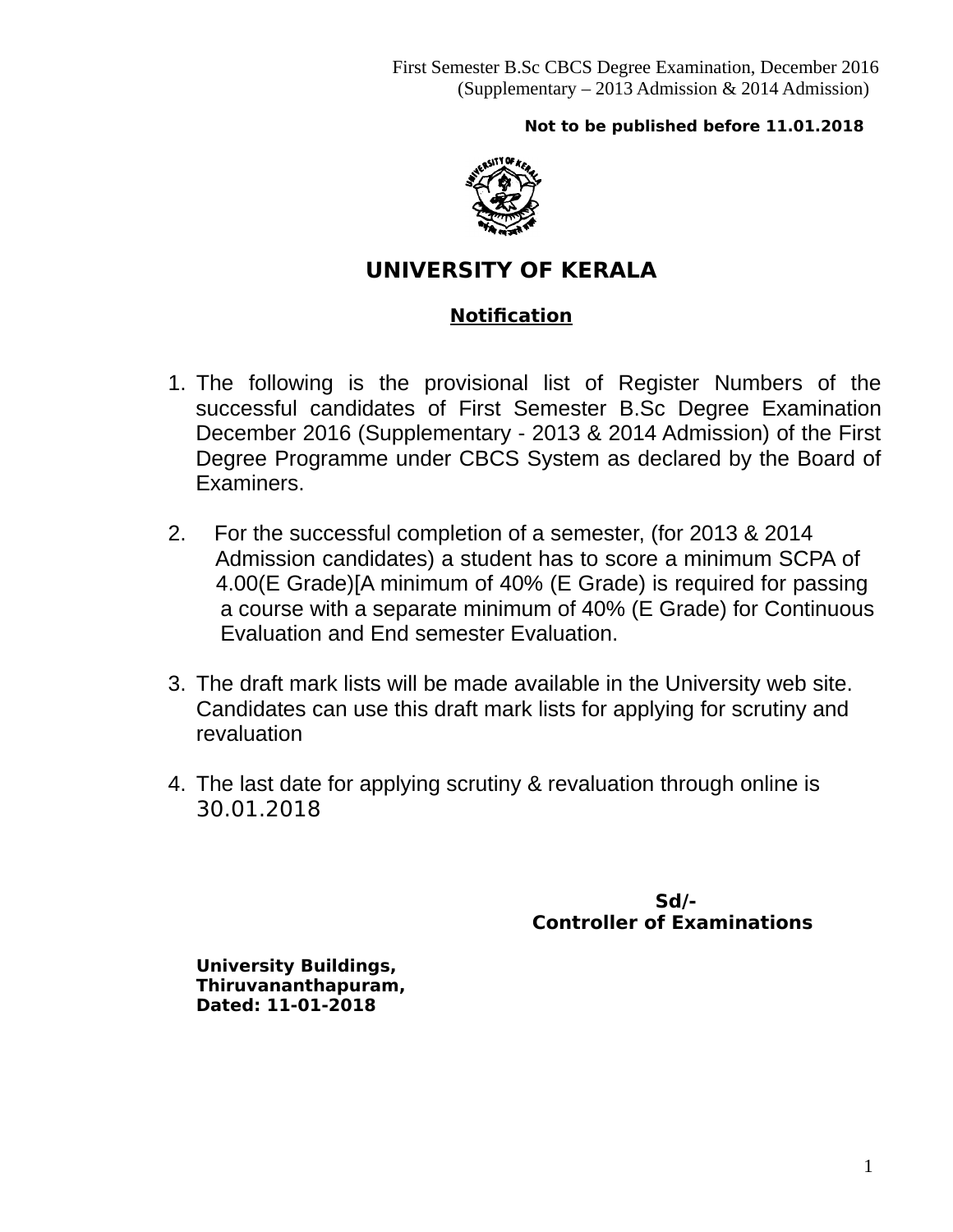# **All Saint's College, Chakai, Thiruvananthapuram**

| B.Sc. - Mathematics(220)                                         |                              |                                             |                     |                |
|------------------------------------------------------------------|------------------------------|---------------------------------------------|---------------------|----------------|
| All Pass (Semester scores given in brackets)<br>14100040(6.15 C) |                              |                                             |                     |                |
| RAL - ESE<br>14100009()<br>038()<br>036()                        | 023()<br>043()<br>038()      | 032()<br>047()                              | 034()<br>13100013() | 036()<br>030() |
| B.Sc. - Chemistry(235)                                           |                              |                                             |                     |                |
| All Pass (Semester scores given in brackets)<br>RAL - ESE        | 14100001(6.52 C) 012(7.03 B) |                                             |                     |                |
| 14100013()<br>048()                                              | 015()<br>052()               | 020()                                       | 044()               | 047()          |
| <b>B.Sc. - Botany(245)</b>                                       |                              |                                             |                     |                |
| All Pass (Semester scores given in brackets)<br>14100011(6.49 C) |                              |                                             |                     |                |
| <u>RAL - ESE</u><br>14100002()<br>041()                          | 006()<br>044()               | 016()<br>13100029()                         | 030()<br>042()      | 031()          |
| <b>B.Sc. - Zoology(250)</b>                                      |                              |                                             |                     |                |
| All Pass (Semester scores given in brackets)<br>14100033(5.90 D) |                              |                                             |                     |                |
| Passed in Parts (Subject codes given in brackets)<br>14100048(3) |                              |                                             |                     |                |
| RAL - ESE<br>14100007()                                          | 014()                        | 13100019()                                  | 039()               |                |
|                                                                  |                              | College Code: 101                           |                     |                |
|                                                                  |                              | Bishop Moore College, Mavelikara, Alappuzha |                     |                |
| <b>B.Sc. - Mathematics(220)</b>                                  |                              |                                             |                     |                |
| All Pass (Semester scores given in brackets)                     |                              |                                             |                     |                |

| $\frac{1}{100}$ and $\frac{1}{100}$ and $\frac{1}{100}$ and $\frac{1}{100}$ and $\frac{1}{100}$ and $\frac{1}{100}$<br>14101023(5.63 D) 029(6.33 C) |        |        |         |
|-----------------------------------------------------------------------------------------------------------------------------------------------------|--------|--------|---------|
| Passed in Parts (Subject codes given in brackets)<br>14101001(6)                                                                                    | 010(6) | 014(1) | 026(16) |
| B.Sc. - Physics(230)                                                                                                                                |        |        |         |
| All Pass (Semester scores given in brackets)<br>14101013(5.82 D) 032(5.94 D)                                                                        |        |        |         |
| Passed in Parts (Subject codes given in brackets)<br>14101003(6)                                                                                    | 004(2) | 018(6) | 033(6)  |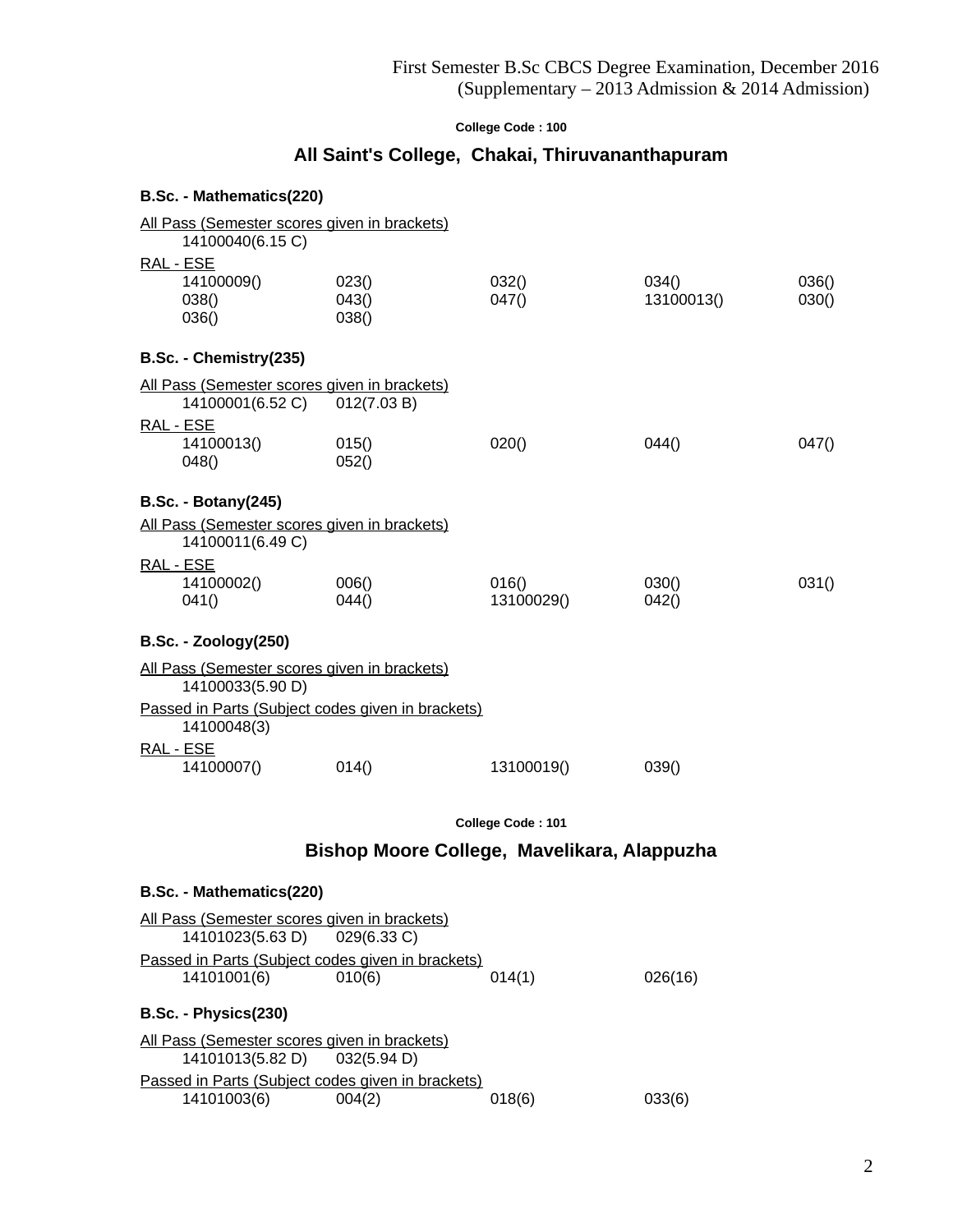#### **B.Sc. - Chemistry(235)**

|           | All Pass (Semester scores given in brackets)<br>14101026(5.71 D)                         |                                                                            |                  |                |                |
|-----------|------------------------------------------------------------------------------------------|----------------------------------------------------------------------------|------------------|----------------|----------------|
|           | 14101007(6)                                                                              | Passed in Parts (Subject codes given in brackets)                          |                  |                |                |
| RAL - ESE | 14101006()<br>031()<br>030()                                                             | 017()<br>13101016()                                                        | 024()<br>019()   | 025()<br>024() | 030()<br>029() |
|           | <b>B.Sc. - Botany(245)</b>                                                               |                                                                            |                  |                |                |
|           | All Pass (Semester scores given in brackets)<br>14101014(6.74 C)                         | 016(5.53 D)                                                                | 13101021(5.51 D) | 028(5.17 D)    |                |
|           | 14101004(1)<br>029(1)                                                                    | Passed in Parts (Subject codes given in brackets)<br>013(4)<br>13101027(1) | 018(4)           | 019(1)         | 023(4)         |
|           | $B.Sc. - Zoology(250)$                                                                   |                                                                            |                  |                |                |
|           | <u>All Pass (Semester scores given in brackets)</u><br>14101014(5.74 D) 13101022(4.99 E) |                                                                            | 023(5.39 D)      |                |                |
|           | 14101007(1)                                                                              | Passed in Parts (Subject codes given in brackets)<br>011(6)                | 015(6)           | 13101020(1)    |                |
| RAL - ESE | 14101026()                                                                               | 13101028()                                                                 |                  |                |                |

**College Code : 102**

**Christian College, Chengannur, Alappuzha**

## **B.Sc. - Mathematics(220)**

| <u>All Pass (Semester scores given in brackets)</u> |                                                     |                                                          |             |                  |             |
|-----------------------------------------------------|-----------------------------------------------------|----------------------------------------------------------|-------------|------------------|-------------|
|                                                     | 14102014(5.26 D)                                    | 016(5.40 D)                                              | 017(5.89 D) | 021(6.18 C)      | 028(5.70 D) |
|                                                     | 029(7.45 B)                                         |                                                          |             |                  |             |
|                                                     |                                                     | <u>Passed in Parts (Subject codes given in brackets)</u> |             |                  |             |
|                                                     | 14102007(6)                                         | 010(6)                                                   | 012(6)      | 013(6)           | 031(16)     |
| RAL - ESE                                           |                                                     |                                                          |             |                  |             |
|                                                     | 13102004()                                          | 005()                                                    | 010()       | 019()            | 021()       |
|                                                     | 025()                                               | 026()                                                    |             |                  |             |
|                                                     |                                                     |                                                          |             |                  |             |
|                                                     | B.Sc. - Physics(230)                                |                                                          |             |                  |             |
|                                                     | <u>All Pass (Semester scores given in brackets)</u> |                                                          |             |                  |             |
|                                                     | 14102010(5.76 D)                                    | $020(6.48)$ C)                                           | 022(6.51 C) | 13102020(7.03 B) |             |
|                                                     | Passed in Parts (Subject codes given in brackets)   |                                                          |             |                  |             |
|                                                     | 14102017(4)                                         | 025(4)                                                   | 027(4)      | 029(6)           |             |
|                                                     |                                                     |                                                          |             |                  |             |

#### **B.Sc. - Chemistry(235)**

All Pass (Semester scores given in brackets)<br>13102010(6.00 C) 027(5.76 D)  $13102010(6.00 \text{ C})$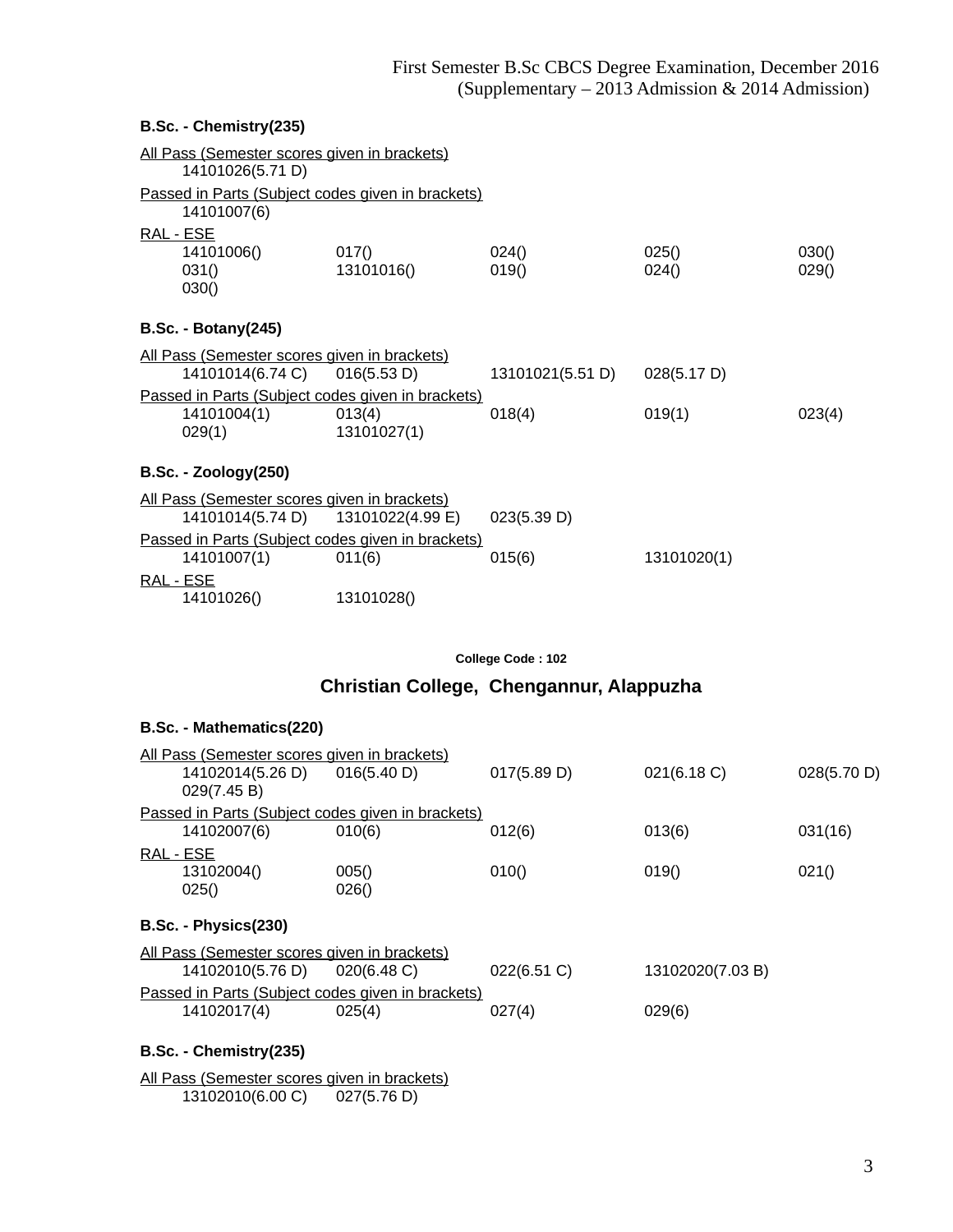|                                                                  |                                                  |                   | First Semester B.Sc CBCS Degree Examination, December 2016<br>(Supplementary – 2013 Admission & 2014 Admission) |             |
|------------------------------------------------------------------|--------------------------------------------------|-------------------|-----------------------------------------------------------------------------------------------------------------|-------------|
| Passed in Parts (Subject codes given in brackets)                |                                                  |                   |                                                                                                                 |             |
| 14102003(16)                                                     | 009(5)                                           | 014(1)            | 015(1)                                                                                                          | 017(6)      |
| 13102024(1)                                                      | 025(1)                                           | 032(6)            |                                                                                                                 |             |
| <b>B.Sc. - Botany(245)</b>                                       |                                                  |                   |                                                                                                                 |             |
| All Pass (Semester scores given in brackets)                     |                                                  |                   |                                                                                                                 |             |
| 14102009(5.94 D)<br>13102016(5.59 D)                             | 011(6.24 C)                                      | 013(6.59 C)       | 019(5.71 D)                                                                                                     |             |
| Passed in Parts (Subject codes given in brackets)<br>14102025(4) |                                                  |                   |                                                                                                                 |             |
| RAL - ESE                                                        |                                                  |                   |                                                                                                                 |             |
| 14102001()                                                       | 007()                                            |                   |                                                                                                                 |             |
| <b>B.Sc. - Zoology(250)</b>                                      |                                                  |                   |                                                                                                                 |             |
| All Pass (Semester scores given in brackets)                     |                                                  |                   |                                                                                                                 |             |
| 14102007(4.76 E)                                                 | 029(5.74 D)                                      | 13102008(5.63 D)  | 018(6.54 C)                                                                                                     | 024(7.41 B) |
| Passed in Parts (Subject codes given in brackets)<br>14102013(1) | 014(16)                                          | 016(1)            | 030(1)                                                                                                          | 031(1)      |
|                                                                  |                                                  |                   |                                                                                                                 |             |
|                                                                  |                                                  |                   |                                                                                                                 |             |
|                                                                  |                                                  | College Code: 103 |                                                                                                                 |             |
|                                                                  | Christian College, Kattakada, Thiruvananthapuram |                   |                                                                                                                 |             |
| B.Sc. - Mathematics(220)                                         |                                                  |                   |                                                                                                                 |             |
| All Pass (Semester scores given in brackets)<br>13103036(5.55 D) |                                                  |                   |                                                                                                                 |             |
| Passed in Parts (Subject codes given in brackets)                |                                                  |                   |                                                                                                                 |             |
| 13103018(5)                                                      |                                                  |                   |                                                                                                                 |             |
|                                                                  |                                                  |                   |                                                                                                                 |             |
| B.Sc. - Statistics(225)                                          |                                                  |                   |                                                                                                                 |             |
| All Pass (Semester scores given in brackets)                     |                                                  |                   |                                                                                                                 |             |
| 14103001(5.47 D) 011(6.58 C)                                     |                                                  | 020(5.42 D)       | $025(4.94 \text{ E})$                                                                                           | 030(5.35 D) |
| 13103015(6.73 C) 035(5.44 D)                                     |                                                  | 036(5.82 D)       |                                                                                                                 |             |
| Passed in Parts (Subject codes given in brackets)<br>14103021(3) | 023(6)                                           | 031(146)          |                                                                                                                 |             |
|                                                                  |                                                  |                   |                                                                                                                 |             |
| B.Sc. - Physics(230)                                             |                                                  |                   |                                                                                                                 |             |
| All Pass (Semester scores given in brackets)<br>13103020(6.26 C) | 021(5.61 D)                                      | 028(6.39 C)       | 030(6.76 C)                                                                                                     | 035(6.64 C) |
| Passed in Parts (Subject codes given in brackets)<br>14103012(6) |                                                  |                   |                                                                                                                 |             |
| B.Sc. - Chemistry(235)                                           |                                                  |                   |                                                                                                                 |             |
|                                                                  |                                                  |                   |                                                                                                                 |             |

13103017(3)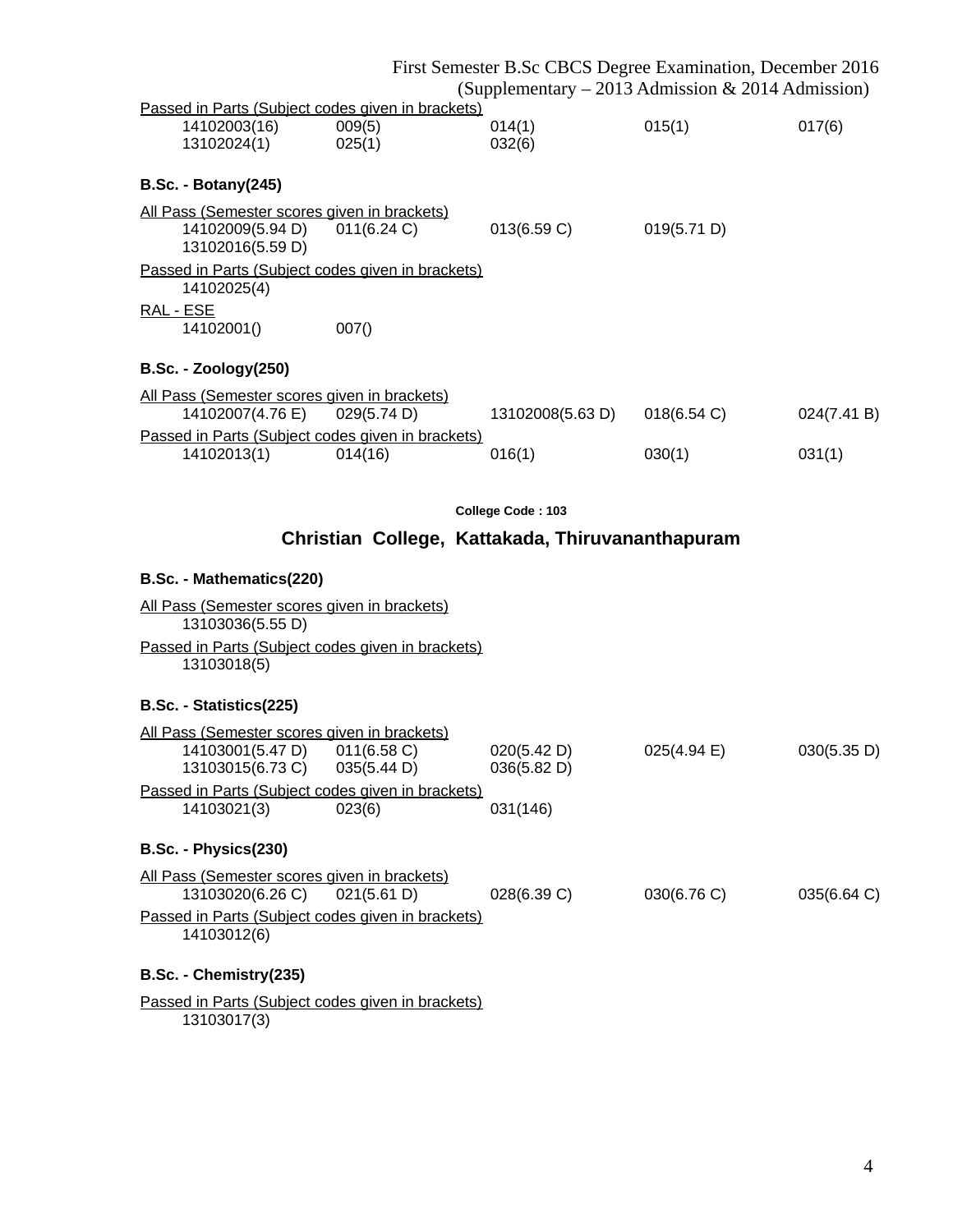# **B.Sc. - Botany(245)** All Pass (Semester scores given in brackets)<br>14103002(6.21 C) 005(6.05 C) 14103002(6.21 C) 005(6.05 C) 017(5.94 D) 030(5.46 D) 033(6.35 C) 037(6.37 C) 13103006(5.38 D) Passed in Parts (Subject codes given in brackets) 14103020(1) 025(5) 026(5) 027(5) 041(5) **B.Sc. - Zoology(250)** All Pass (Semester scores given in brackets) 14103021(5.62 D) 025(6.97 C) Passed in Parts (Subject codes given in brackets) 14103008(36) 016(23) 028(36) **College Code : 104 Kumbalathu Sankupilla Memorial Dewaswom Board College, Sasthamcottah, Kollam**

#### **B.Sc. - Mathematics(220)**

|           | All Pass (Semester scores given in brackets) |                                                   |                  |                  |             |
|-----------|----------------------------------------------|---------------------------------------------------|------------------|------------------|-------------|
|           | 14104002(5.76 D)                             | 045(6.07 C)                                       | 13104017(5.14 D) |                  |             |
|           | <b>Result Announced Later</b>                |                                                   |                  |                  |             |
|           | 14104014()                                   | 020()                                             | 025()            | 038()            | 13104019()  |
|           | B.Sc. - Statistics(225)                      |                                                   |                  |                  |             |
|           | All Pass (Semester scores given in brackets) |                                                   |                  |                  |             |
|           | 14104009(5.36 D)                             | 026(5.98 D)                                       | 030(5.67 D)      | 031(5.54 D)      |             |
|           | <b>Result Announced Later</b>                |                                                   |                  |                  |             |
|           | 14104004()                                   | 012()                                             | 016()            | 019()            | 025()       |
|           | 027()                                        |                                                   |                  |                  |             |
|           | B.Sc. - Physics(230)                         |                                                   |                  |                  |             |
|           | All Pass (Semester scores given in brackets) |                                                   |                  |                  |             |
|           | 14104008(5.72 D)                             | 017(5.51 D)                                       | 018(5.69 D)      | 13104014(5.24 D) | 034(4.84 E) |
|           |                                              | Passed in Parts (Subject codes given in brackets) |                  |                  |             |
|           | 14104028(36)                                 |                                                   |                  |                  |             |
|           |                                              |                                                   |                  |                  |             |
|           | B.Sc. - Chemistry(235)                       |                                                   |                  |                  |             |
|           | All Pass (Semester scores given in brackets) |                                                   |                  |                  |             |
|           | 13104026(6.46 C)                             |                                                   |                  |                  |             |
| RAL - ESE |                                              |                                                   |                  |                  |             |
|           | 14104003()                                   | 006()                                             | 016()            | 019()            |             |
|           | <b>Result Announced Later</b>                |                                                   |                  |                  |             |
|           | 14104014()                                   | 028()                                             |                  |                  |             |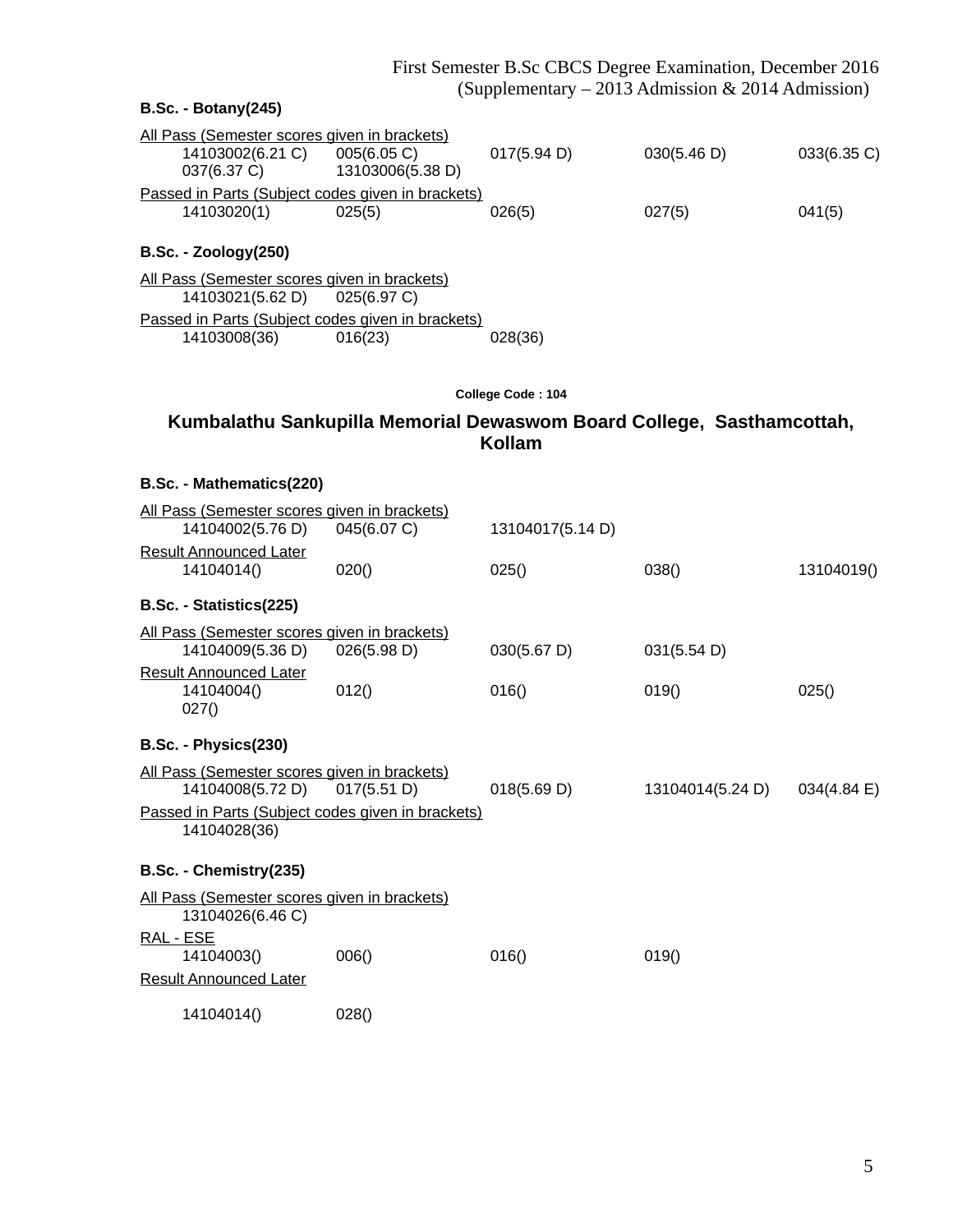#### **B.Sc. - Polymer Chemistry(239)**

| 14104008(3)                                                      | Passed in Parts (Subject codes given in brackets)                |                |                     |                |
|------------------------------------------------------------------|------------------------------------------------------------------|----------------|---------------------|----------------|
| RAL - ESE<br>14104004()<br>017()<br><b>B.Sc. - Botany(245)</b>   | 005()<br>018()                                                   | 007()<br>019() | 010()<br>021()      | 012()<br>022() |
| All Pass (Semester scores given in brackets)<br>14104032(5.59 D) | 038(6.07 C)                                                      |                |                     |                |
| RAL - ESE<br>14104019()<br>035()                                 | 020()<br>036()                                                   | 022()<br>041() | 027()<br>13104017() | 031()<br>027() |
| <b>B.Sc. - Zoology(250)</b>                                      |                                                                  |                |                     |                |
| 14104012(5)                                                      | Passed in Parts (Subject codes given in brackets)<br>13104023(6) |                |                     |                |
| RAL - ESE<br>14104043()                                          |                                                                  |                |                     |                |
| <b>Result Announced Later</b>                                    |                                                                  |                |                     |                |
| 14104004()<br>014()<br>024()                                     | 008()<br>023()                                                   | 009()<br>029() | 010()<br>13104001() | 013()<br>015() |

**College Code : 105**

## **F.M.N College, , Kollam**

#### **B.Sc. - Mathematics(220)**

RAL - ESE

13105007() 12105036()

#### **B.Sc. - Polymer Chemistry(239)**

All Pass (Semester scores given in brackets) 13105004(6.64 C)

#### **B.Sc. - Botany(245)**

All Pass (Semester scores given in brackets) 13105006(5.02 D) 027(5.88 D) 030(5.92 D)

#### **B.Sc. - Zoology(250)**

All Pass (Semester scores given in brackets) 13105003(5.51 D) 009(5.49 D) 027(5.84 D)

## **B.Sc. - Psychology(257)**

All Pass (Semester scores given in brackets) 13105024(6.01 C)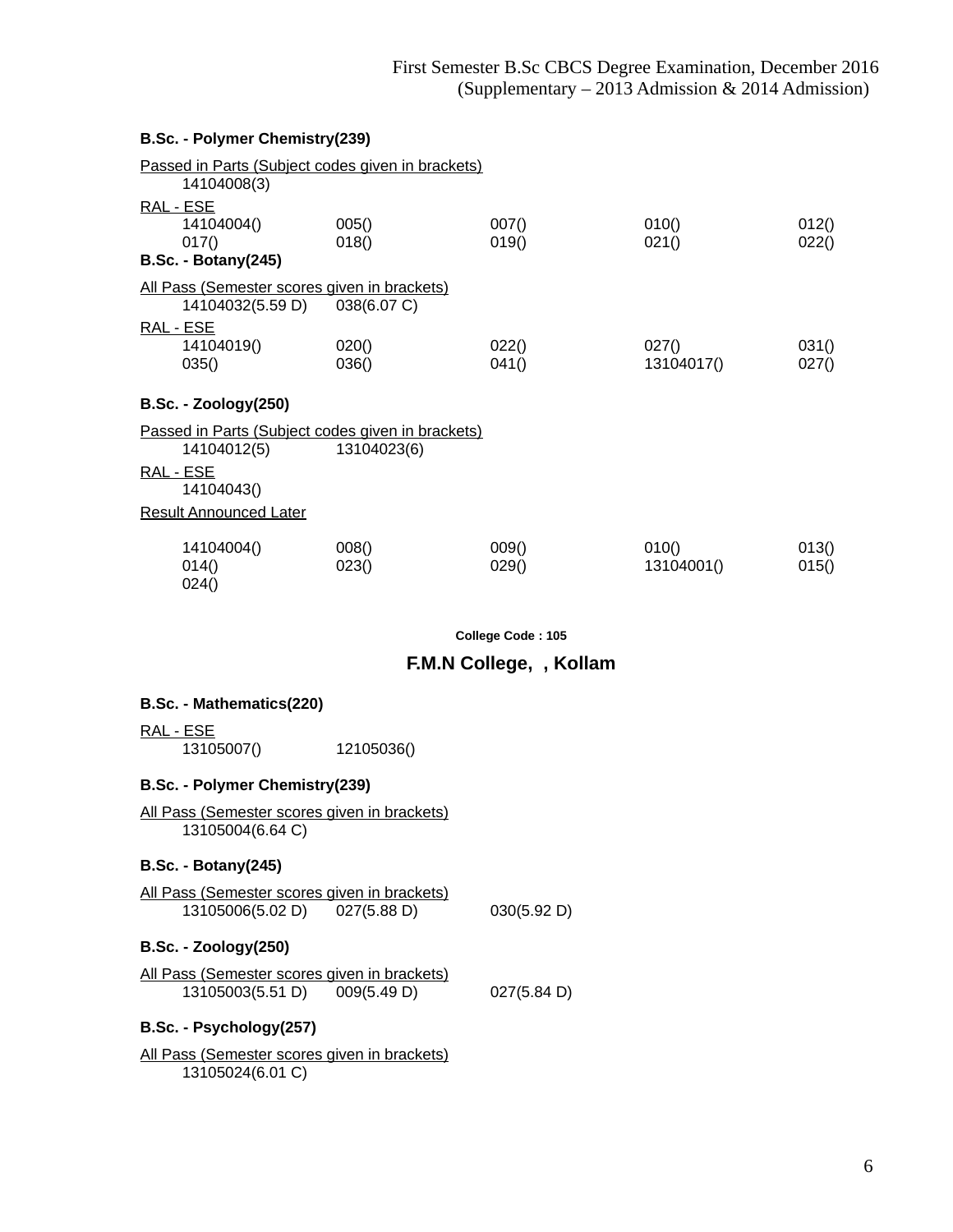# **Govt. Arts College, , Thiruvananthapuram**

**B.Sc. - Physics(230)**

Passed in Parts (Subject codes given in brackets) 13106011(3)

**College Code : 107**

# **Govt. College For Women, Vazhuthacadu, Thiruvananthapuram**

#### **B.Sc. - Mathematics(220)**

| All Pass (Semester scores given in brackets)<br>14107004(6.90 C) | 024(6.97 C)      |             |             |           |  |
|------------------------------------------------------------------|------------------|-------------|-------------|-----------|--|
| Passed in Parts (Subject codes given in brackets)                |                  |             |             |           |  |
| 14107003(6)<br>042(6)                                            | 028(6)           | 032(6)      | 033(6)      | 041(6)    |  |
| <b>Result Announced Later</b>                                    |                  |             |             |           |  |
| 14107002()                                                       |                  |             |             |           |  |
| B.Sc. - Statistics(225)                                          |                  |             |             |           |  |
| All Pass (Semester scores given in brackets)                     |                  |             |             |           |  |
| 14107003(7.05 B)                                                 | 004(6.26 C)      | 006(5.79 D) | 013(5.83 D) | 017(6.26) |  |
| 020(6.07 C)                                                      | 13107003(5.76 D) | 015(5.20 D) |             |           |  |
| Passed in Parts (Subject codes given in brackets)<br>14107024(5) |                  |             |             |           |  |
| RAL - ESE                                                        |                  |             |             |           |  |
| 14107026()                                                       |                  |             |             |           |  |
| <b>Result Announced Later</b>                                    |                  |             |             |           |  |
| 13107014()                                                       | 019()            |             |             |           |  |
| B.Sc. - Chemistry(235)                                           |                  |             |             |           |  |
|                                                                  |                  |             |             |           |  |
| All Pass (Semester scores given in brackets)<br>13107013(5.64 D) | 020(5.72 D)      | 033(7.74 B) | 035(6.90 C) |           |  |
| <b>Result Announced Later</b>                                    |                  |             |             |           |  |
| 14107014()                                                       | 031()            | 13107007()  | 031()       | 036()     |  |
|                                                                  |                  |             |             |           |  |
| <b>B.Sc. - Botany(245)</b>                                       |                  |             |             |           |  |
| All Pass (Semester scores given in brackets)                     |                  |             |             |           |  |
| 14107022(5.68 D)                                                 | 023(6.16 C)      |             |             |           |  |
| RAL - ESE                                                        |                  |             |             |           |  |
| 14107019()                                                       | 024()            |             |             |           |  |
| <b>B.Sc. - Zoology(250)</b>                                      |                  |             |             |           |  |
| All Pass (Semester scores given in brackets)                     |                  |             |             |           |  |
| 14107037(5.78 D)                                                 |                  |             |             |           |  |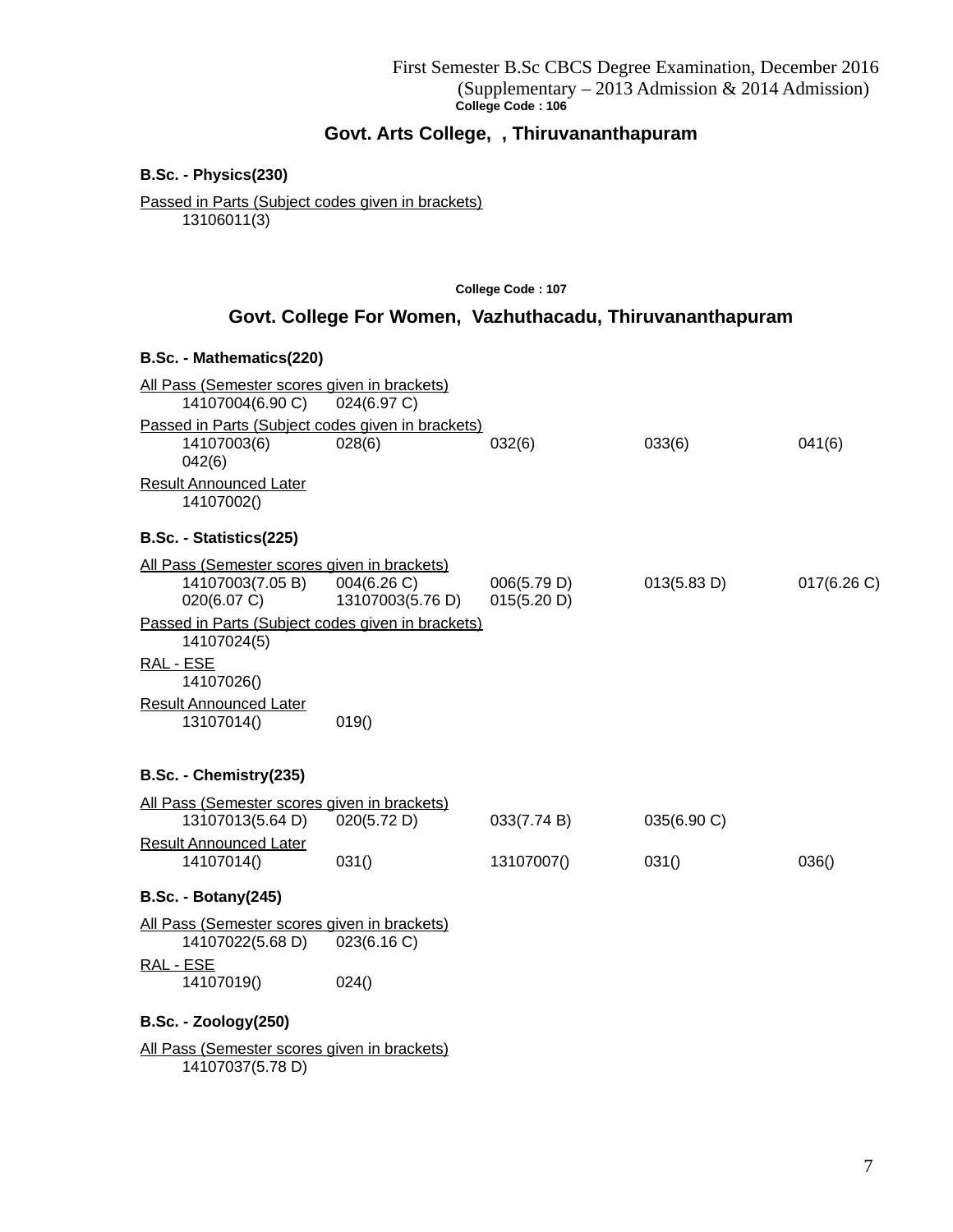#### **B.Sc. - Home Science(255)**

Result Announced Later 14107007()

#### **B.Sc. - Psychology(257)**

Result Announced Later 14107024()

**College Code : 108**

# **Govt. College, Kariavattom, Thiruvananthapuram**

#### **B.Sc. - Geography(205)**

All Pass (Semester scores given in brackets) 14108015(6.32 C) 13108022(5.84 D) RAL - ESE

14108002()

#### **B.Sc. - Statistics(225)**

| All Pass (Semester scores given in brackets)                                                                               |                                                   |                                           |                                                            |                               |
|----------------------------------------------------------------------------------------------------------------------------|---------------------------------------------------|-------------------------------------------|------------------------------------------------------------|-------------------------------|
| 14108003(6.60 C) 004(5.84 D)<br>$016(5.47 \text{ D})$ $021(5.64 \text{ D})$<br>$008(5.27 \text{ D})$ $014(5.42 \text{ D})$ |                                                   | 005(5.56 D)<br>025(5.37 D)<br>015(6.11 C) | $007(6.00 \, \text{C})$<br>13108006(6.00 C)<br>022(5.40 D) | $010(6.21)$ C)<br>007(6.68 C) |
| 13108011(5)                                                                                                                | Passed in Parts (Subject codes given in brackets) |                                           |                                                            |                               |
| SUSPECTED MALPRACTICE                                                                                                      |                                                   |                                           |                                                            |                               |
| 14108018()                                                                                                                 |                                                   |                                           |                                                            |                               |
| RAL - ESE                                                                                                                  |                                                   |                                           |                                                            |                               |
| 14108009()                                                                                                                 | 014()                                             | 026()                                     | 029()                                                      | 13108028()                    |
| B.Sc. - Bio - Chemistry (238)                                                                                              |                                                   |                                           |                                                            |                               |
| <u>RAL - ESE</u><br>14108028()                                                                                             | 13108004()                                        |                                           |                                                            |                               |
| Result Announced Later                                                                                                     |                                                   |                                           |                                                            |                               |
| <b>Result Withheld</b><br>13108032()                                                                                       |                                                   |                                           |                                                            |                               |

**College Code : 110**

## **Govt. College, Attingal, Thiruvananthapuram**

#### **B.Sc. - Polymer Chemistry(239)**

All Pass (Semester scores given in brackets) 14110007(6.41 C) 008(5.45 D)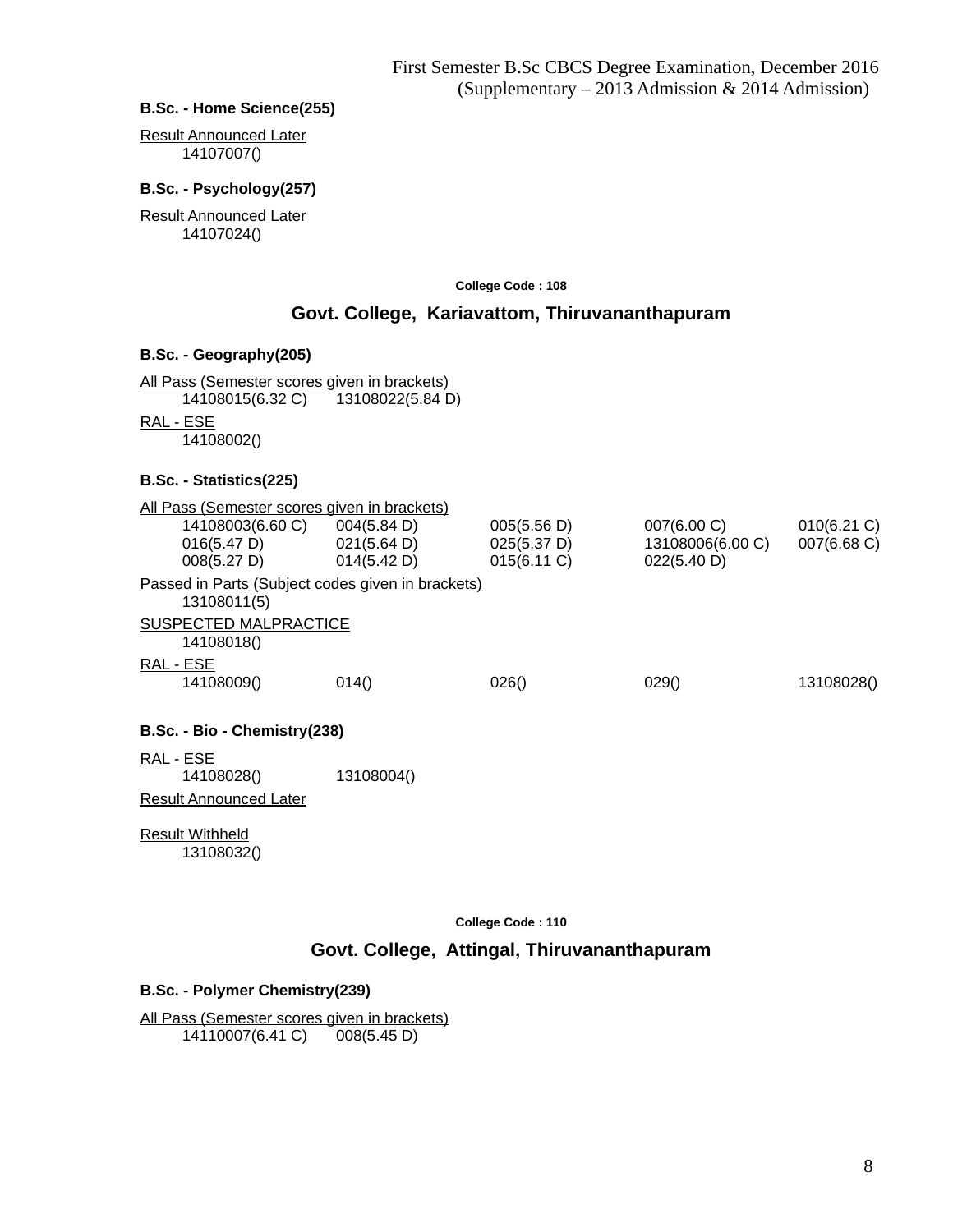# **Baby John Memorial Govt. College, Chavara, Kollam**

#### **B.Sc. - Mathematics(220)**

RAL - ESE

| <u>____</u> |       |       |       |       |
|-------------|-------|-------|-------|-------|
| 14111001()  | 009() | 041() | 045() | 047() |
| 13111004()  | 026() | 031() | 046() |       |

#### **B.Sc. - Zoology(250)**

All Pass (Semester scores given in brackets) 14111007(6.86 C)

**College Code : 112**

#### **Govt. College, Nedumangad, Thiruvananthapuram**

#### **B.Sc. - Mathematics(220)**

| All Pass (Semester scores given in brackets)      |  |           |             |  |
|---------------------------------------------------|--|-----------|-------------|--|
| 14112010(5.04 D) 023(6.01 C)                      |  | 032(6.40) | 043(5.52 D) |  |
| Passed in Parts (Subject codes given in brackets) |  |           |             |  |
| 14112030(3)                                       |  |           |             |  |

| College Code: 113 |  |  |  |
|-------------------|--|--|--|
|-------------------|--|--|--|

#### **Iqbal College, Peringamala, Thiruvananthapuram**

| B.Sc. - Mathematics(220)   |                                                     |       |            |       |
|----------------------------|-----------------------------------------------------|-------|------------|-------|
| RAL - ESE<br>14113004()    | 027()                                               | 031() | 13113033() | 035() |
| B.Sc. - Physics(230)       |                                                     |       |            |       |
| 14113002(5.41 D)           | <u>All Pass (Semester scores given in brackets)</u> |       |            |       |
| 14113021(6)                | Passed in Parts (Subject codes given in brackets)   |       |            |       |
| <b>B.Sc. - Botany(245)</b> |                                                     |       |            |       |
|                            | All Pass (Semester scores given in brackets)        |       |            |       |

14113025(6.13 C) Passed in Parts (Subject codes given in brackets) 14113012(14) 014(6)

#### **B.Sc. - Zoology(250)**

All Pass (Semester scores given in brackets) 13113005(5.44 D) 011(5.81 D)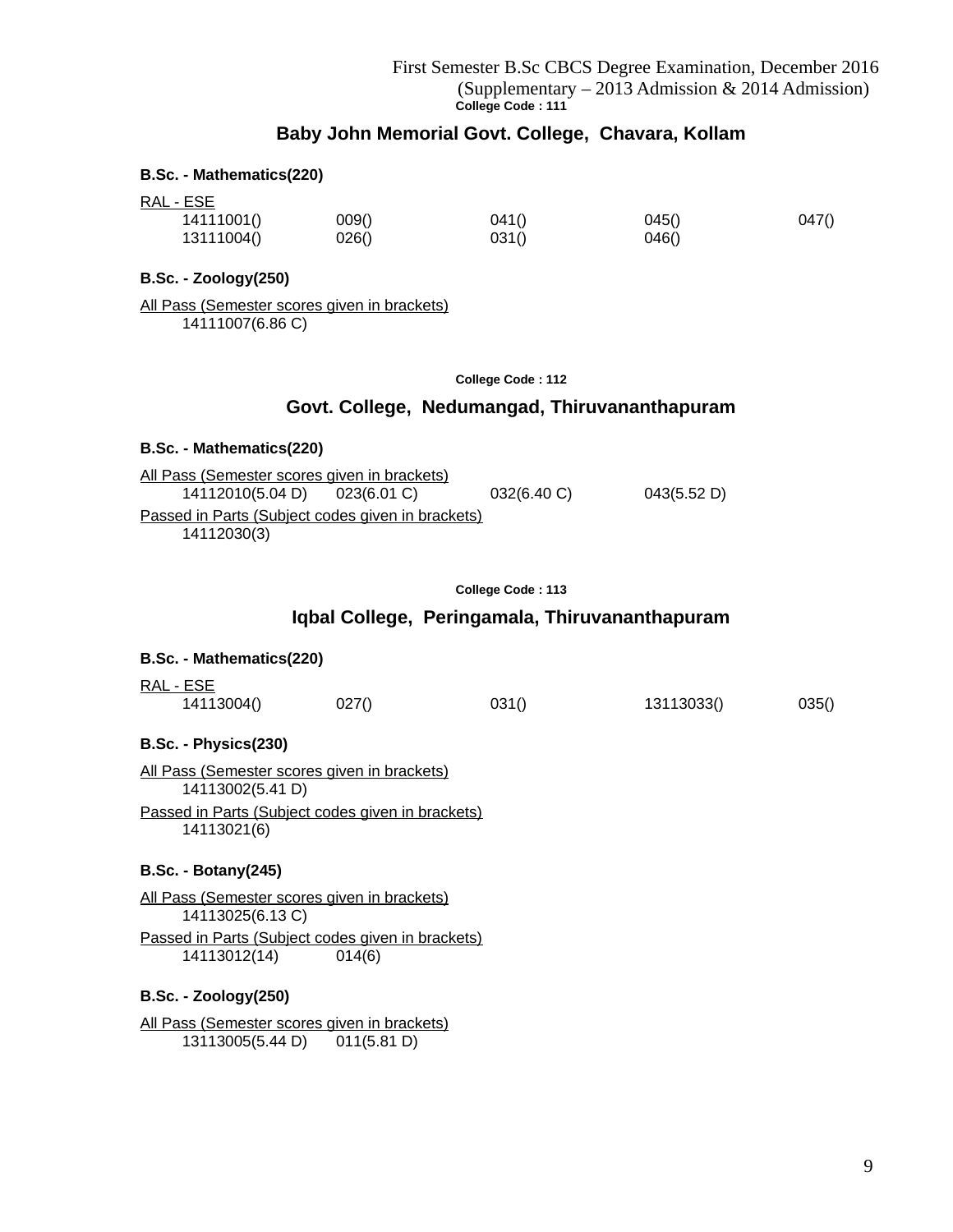# **Kunjukrishna Nadar Memorial Govt. Arts & Science College, Kanjiramkulam, Thiruvananthapuram**

#### **B.Sc. - Mathematics(220)**

RAL - ESE

| ----       |            |       |       |       |
|------------|------------|-------|-------|-------|
| 14114003() | 010()      | 017() | 020() | 027() |
| 028()      | 13114017() | 025() |       |       |

**College Code : 116**

#### **M M N S S College, Kottiyam, Kollam**

#### **B.Sc. - Polymer Chemistry(239)**

| All Pass (Semester scores given in brackets) |       |       |       |       |
|----------------------------------------------|-------|-------|-------|-------|
| 14116027(5.35 D)                             |       |       |       |       |
| RAL - ESE                                    |       |       |       |       |
| 14116012()                                   | 013() | 014() | 018() | 020() |
| 022()<br>13116017()                          | 024() | 030() | 032() | 034() |

**B.Sc. - Zoology(250)**

RAL - ESE 14116027()

**College Code : 117**

# **Milad –E-Sherif Memorial College, Kayamkulam, Alappuzha**

#### **B.Sc. - Mathematics(220)**

All Pass (Semester scores given in brackets) 13117013(5.93 D) RAL - ESE

14117032()

## **B.Sc. - Statistics(225)**

| All Pass (Semester scores given in brackets)      |                |                |             |             |
|---------------------------------------------------|----------------|----------------|-------------|-------------|
| 14117001(6.95 C)                                  | 002(6.68)      | $003(6.98)$ C) | 004(5.95 D) | 010(5.43 D) |
| $012(6.30)$ C)                                    | 024(6.27 C)    | 027(6.70 C)    | 031(7.10 B) | 033(6.64 C) |
| $035(6.98)$ C)                                    | $036(6.89)$ C) |                |             |             |
| Passed in Parts (Subject codes given in brackets) |                |                |             |             |
| 14117008(6)                                       | 013(6)         | 022(6)         | 030(56)     | 034(56)     |
|                                                   |                |                |             |             |

#### **B.Sc. - Physics(230)**

All Pass (Semester scores given in brackets) 14117008(5.54 D) 009(5.89 D)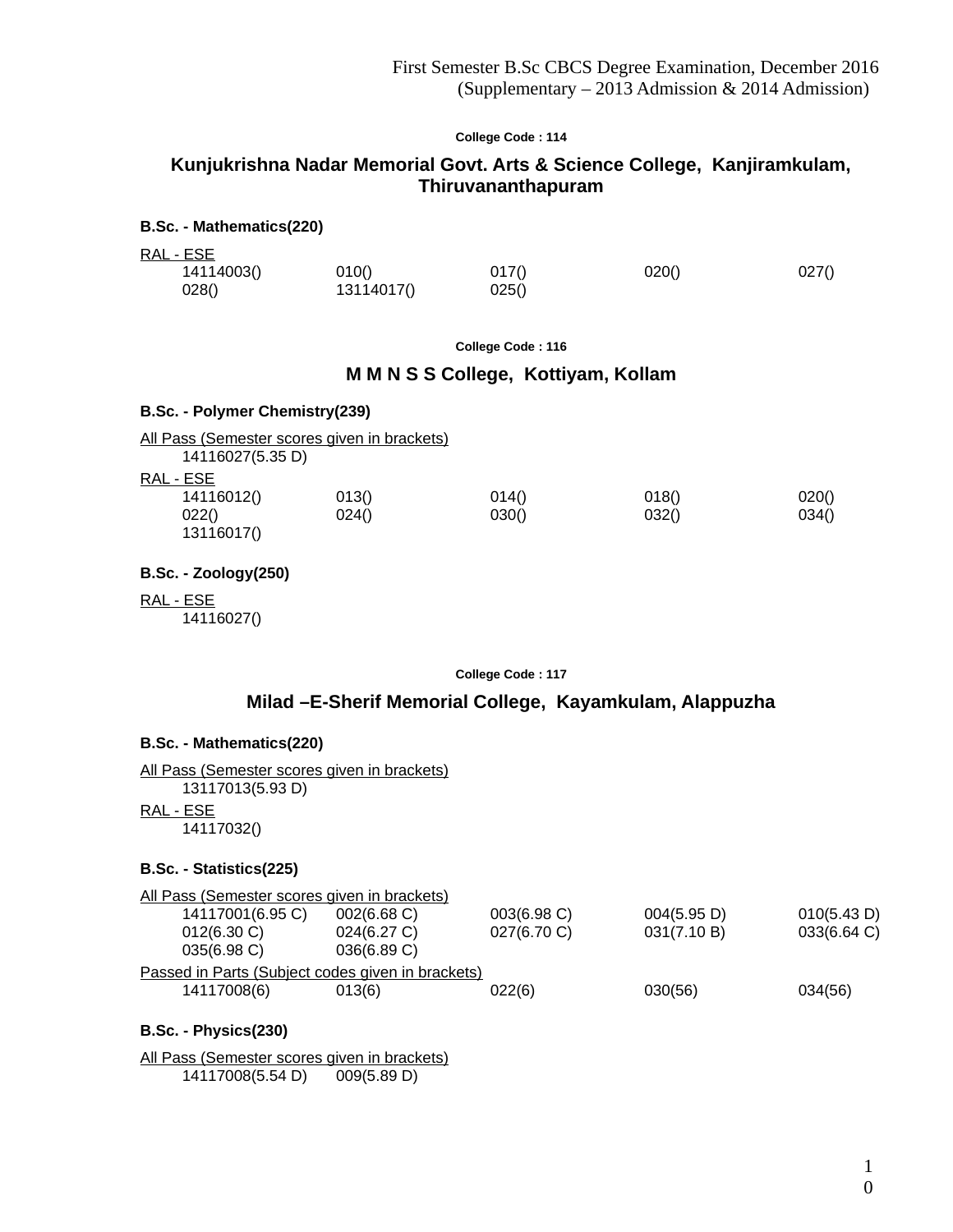| 013(5)                                                                                                                                                                                                                                                             | 024(6.28 C)<br>13117005(6)                                                                                                                                                                                                                                                                                                                         | 017(6)                     | 019(6)      |
|--------------------------------------------------------------------------------------------------------------------------------------------------------------------------------------------------------------------------------------------------------------------|----------------------------------------------------------------------------------------------------------------------------------------------------------------------------------------------------------------------------------------------------------------------------------------------------------------------------------------------------|----------------------------|-------------|
|                                                                                                                                                                                                                                                                    |                                                                                                                                                                                                                                                                                                                                                    |                            |             |
| 034(5.47 D)<br>040(4.99 E)                                                                                                                                                                                                                                         | 040(5.14 D)                                                                                                                                                                                                                                                                                                                                        | 13117026(4.97 E)           | 031(5.69 D) |
| 041(5)                                                                                                                                                                                                                                                             | 13117009(14)                                                                                                                                                                                                                                                                                                                                       | 048(6)                     |             |
|                                                                                                                                                                                                                                                                    |                                                                                                                                                                                                                                                                                                                                                    |                            |             |
| 038(5.63 D)<br>017(5.95 D)                                                                                                                                                                                                                                         | 041(7.35 B)<br>018(5.85 D)                                                                                                                                                                                                                                                                                                                         | 046(6.51 C)<br>041(5.93 D) | 042(6.31 C) |
| 028(6)                                                                                                                                                                                                                                                             | 13117015(1)                                                                                                                                                                                                                                                                                                                                        | 019(6)                     | 030(46)     |
| B.Sc. - Chemistry(235)<br>14117006(1)<br><b>B.Sc. - Botany(245)</b><br>14117025(5.94 D)<br>035(5.29 D)<br>14117015(5)<br><b>B.Sc. - Zoology(250)</b><br>14117003(6.49 C)<br>13117001(5.03 D)<br>005(5.93 D)<br>046(5.74 D)<br>14117004(12)<br>047(6)<br>13117035() | <u>All Pass (Semester scores given in brackets)</u><br>14117019(5.99 D) 020(5.47 D)<br>Passed in Parts (Subject codes given in brackets)<br>All Pass (Semester scores given in brackets)<br>Passed in Parts (Subject codes given in brackets)<br>All Pass (Semester scores given in brackets)<br>Passed in Parts (Subject codes given in brackets) |                            |             |

# **Mahatma Gandhi College , Kesavadasapuram, Thiruvananthapuram**

## **B.Sc. - Mathematics(220)**

| All Pass (Semester scores given in brackets) |                  |           |             |
|----------------------------------------------|------------------|-----------|-------------|
| 14118031(5.76 D)                             | 13118005(5.36 D) | 019(6.16) | 020(5.72 D) |

# **B.Sc. - Physics(230)**

| 034(5.35 D) |
|-------------|
| 043(5.91 D) |
|             |
| 020(4)      |
|             |
|             |
|             |
|             |

Result Withheld

12118032()

**B.Sc. - Chemistry(235)**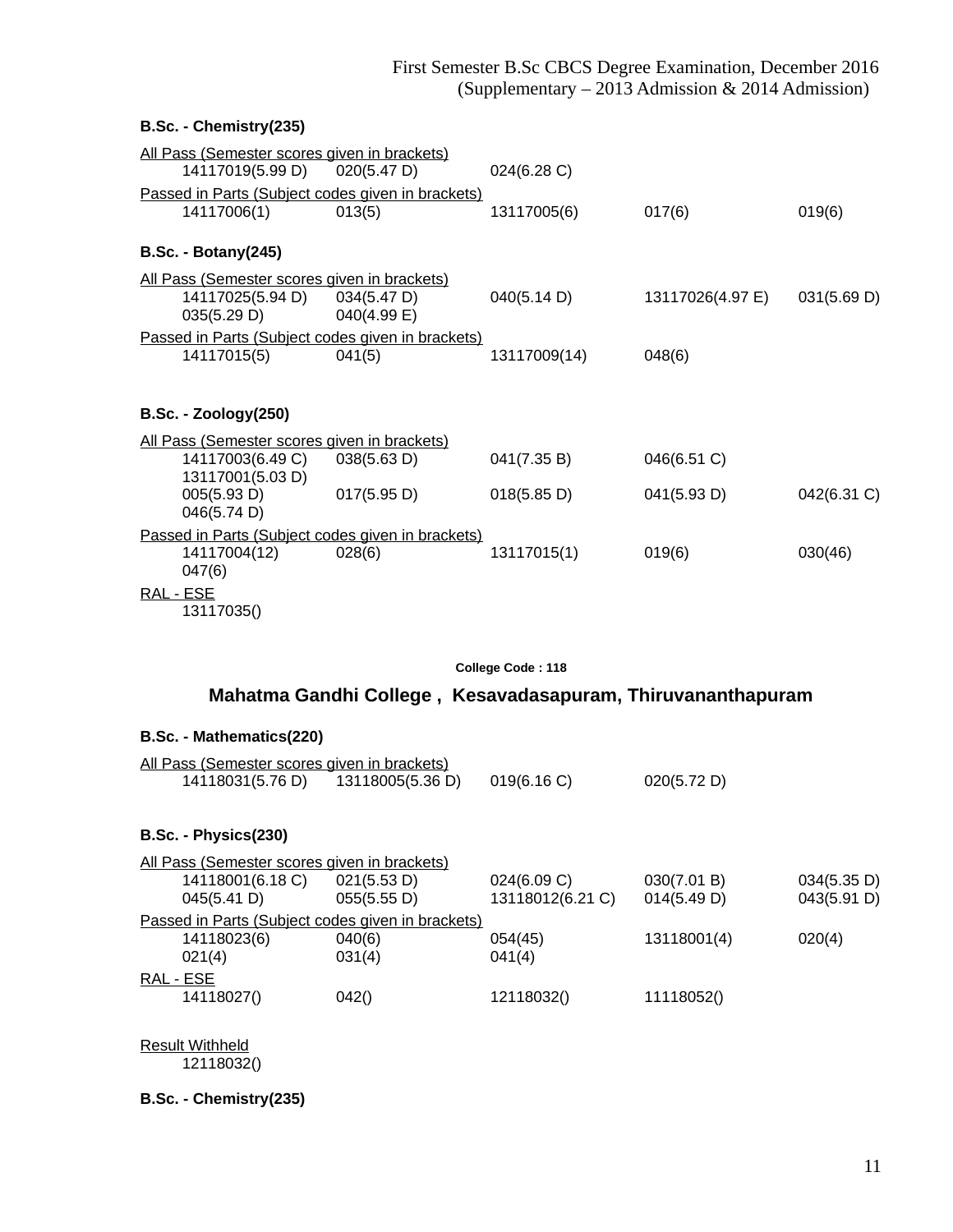|                                                                  |                                                             |             | $\chi$ oupprementary $-$ 2015 Admission $\alpha$ 2014 Admission $\eta$ |             |
|------------------------------------------------------------------|-------------------------------------------------------------|-------------|------------------------------------------------------------------------|-------------|
| All Pass (Semester scores given in brackets)<br>14118047(5.35 D) |                                                             |             |                                                                        |             |
| RAL - ESE<br>14118003()<br>043()                                 | 016()<br>051()                                              | 029()       | 030()                                                                  | 031()       |
| <b>B.Sc. - Botany (245)</b>                                      |                                                             |             |                                                                        |             |
| All Pass (Semester scores given in brackets)<br>14118015(4.79 E) |                                                             |             |                                                                        |             |
| 14118019(13)                                                     | Passed in Parts (Subject codes given in brackets)<br>023(2) | 038(4)      | 13118014(4)                                                            | 033(4)      |
| <b>B.Sc. - Zoology(250)</b>                                      |                                                             |             |                                                                        |             |
| All Pass (Semester scores given in brackets)<br>14118004(5.03 D) | 008(5.51 D)                                                 | 012(5.76 D) | 018(5.53 D)                                                            | 021(6.17 C) |
| 14118013(6)                                                      | Passed in Parts (Subject codes given in brackets)<br>017(6) | 025(4)      | 030(6)                                                                 |             |

## **Mannaniya College Of Arts And Science, Pangode, Thiruvananthapuram**

#### **B.Sc. - Chemistry(235)**

All Pass (Semester scores given in brackets) 14119009(6.60 C)

RAL - ESE

14119017()

**College Code : 120**

## **Mar Ivanios College, Nalanchira, Thiruvananthapuram**

#### **B.Sc. - Physics(230)**

All Pass (Semester scores given in brackets) 13120002(6.02 C)

#### **B.Sc. - Chemistry(235)**

Passed in Parts (Subject codes given in brackets) 13120049(6) RAL - ESE 13120016() 027() Result Withheld 13120010()

### **B.Sc. - Botany(245)**

All Pass (Semester scores given in brackets) 13120005(4.66 E) 017(5.21 D) 024(5.34 D) Passed in Parts (Subject codes given in brackets) 13120032(6)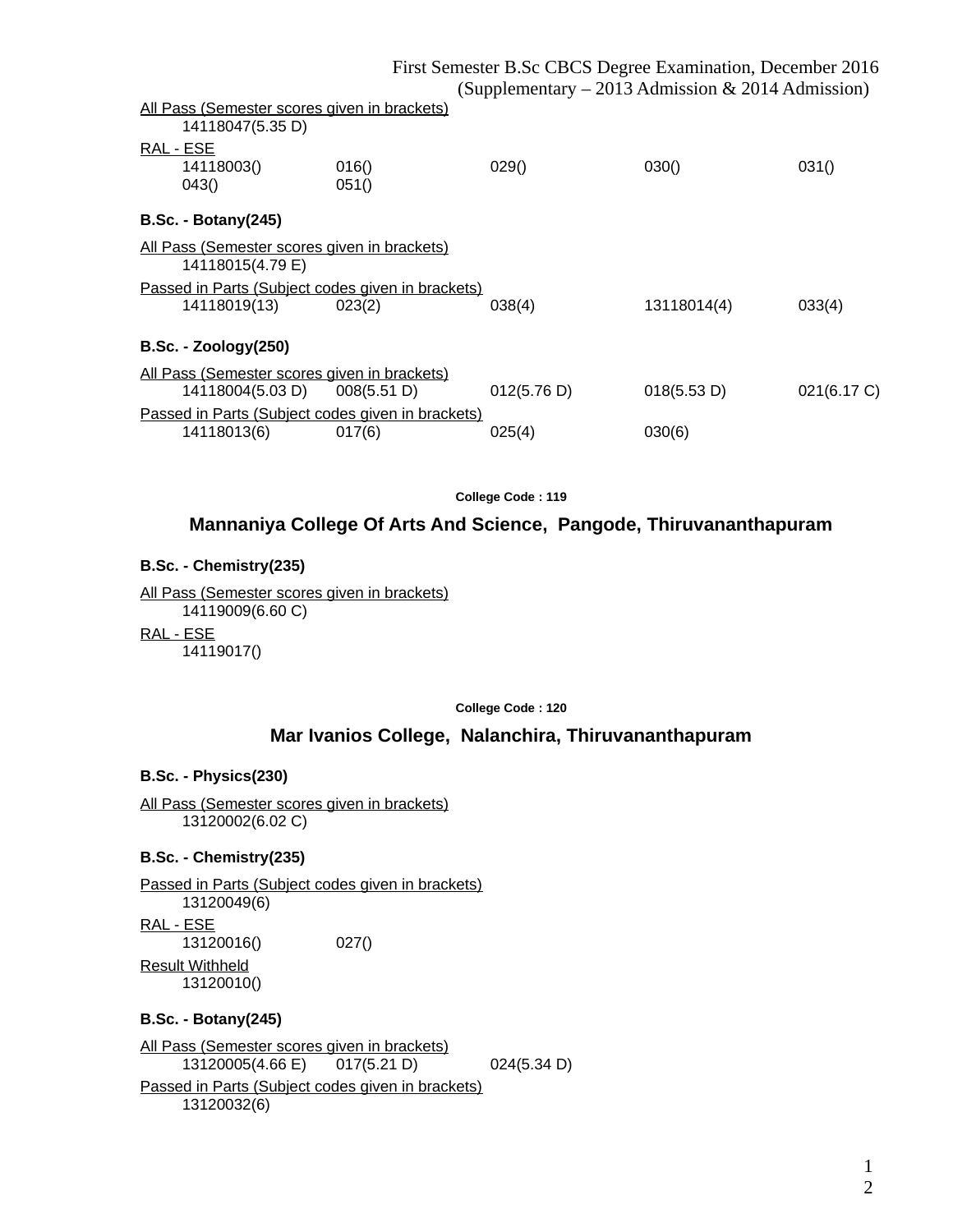#### **B.Sc. - Zoology(250)**

All Pass (Semester scores given in brackets) 13120041(5.76 D) Passed in Parts (Subject codes given in brackets) 13120020(6)

**College Code : 121**

# **H.H.M.S.P.B. N.S.S. College for Women, Neeramankara, Thiruvananthapuram**

#### **B.Sc. - Mathematics(220)**

All Pass (Semester scores given in brackets) 13121022(5.57 D) 023(5.48 D) 029(5.56 D) Passed in Parts (Subject codes given in brackets) 13121004(6)

#### **B.Sc. - Physics(230)**

Passed in Parts (Subject codes given in brackets) 14121024(1)

#### **B.Sc. - Chemistry(235)**

All Pass (Semester scores given in brackets) 13121025(6.40 C) RAL - ESE

13121024() 028()

#### **B.Sc. - Zoology(250)**

All Pass (Semester scores given in brackets) 13121028(5.55 D)

#### **B.Sc. - Home Science(255)**

| All Pass (Semester scores given in brackets)      |             |             |                  |                |
|---------------------------------------------------|-------------|-------------|------------------|----------------|
| 14121011(5.62 D)                                  | 019(5.58 D) | 021(5.15 D) | 13121001(5.28 D) | $019(6.02)$ C) |
| Passed in Parts (Subject codes given in brackets) |             |             |                  |                |
| 14121003(25)                                      | 005(25)     | 013(5)      | 016(5)           | 020(5)         |
| 025(5)                                            |             |             |                  |                |

**College Code : 122**

### **N S S College, Cherthala, Alappuzha**

# **B.Sc. - Mathematics(220)**

| All Pass (Semester scores given in brackets)      |             |             |                  |                |
|---------------------------------------------------|-------------|-------------|------------------|----------------|
| 14122003(5.18 D)                                  | 011(5.18 D) | 017(7.18 B) | $023(6.17)$ C)   | $024(6.70)$ C) |
| $025(6.36)$ C)                                    | 028(5.66 D) | 031(6.24 C) | 13122008(5.31 D) |                |
| Passed in Parts (Subject codes given in brackets) |             |             |                  |                |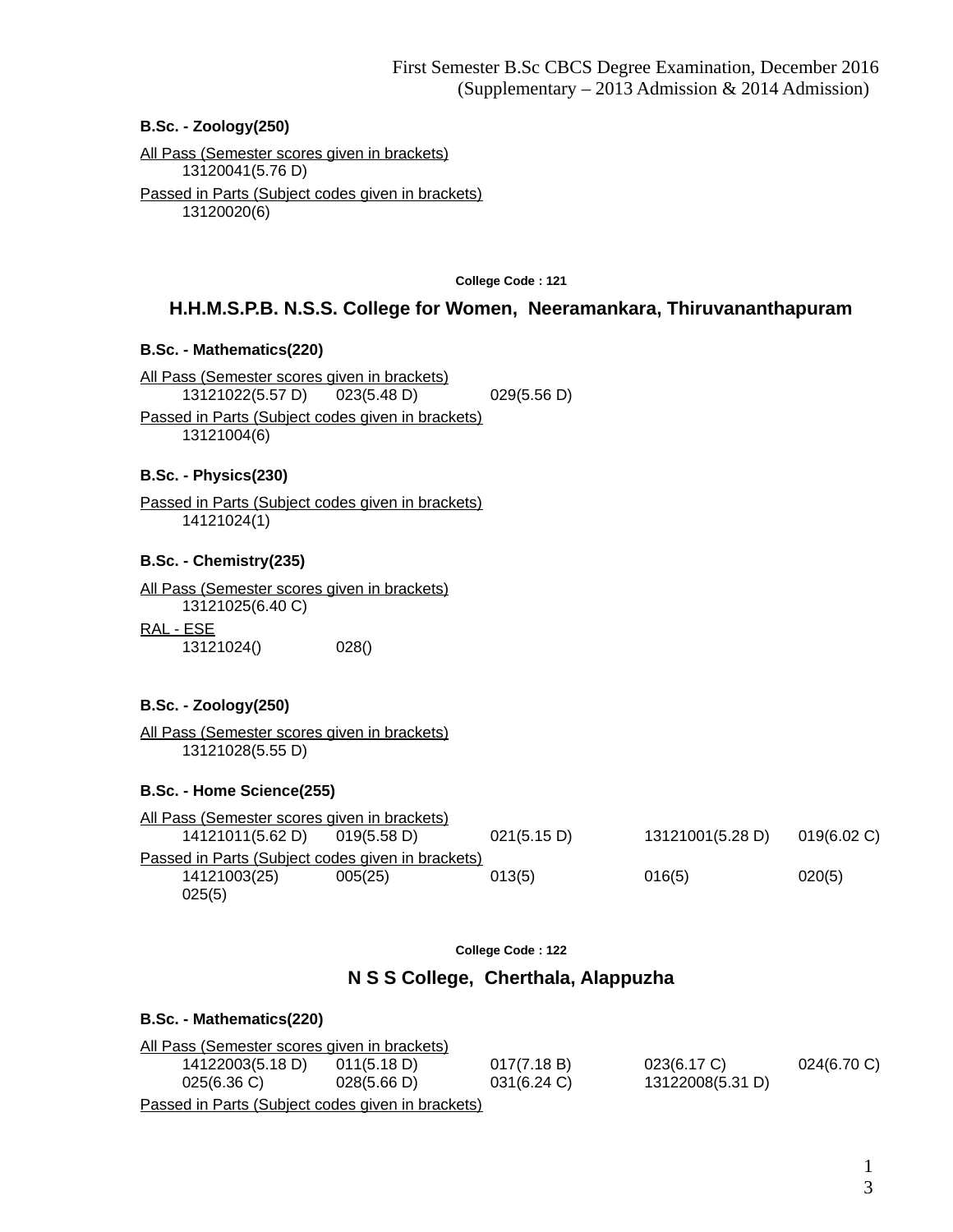|                                                   |                  |                  | First Semester B.Sc CBCS Degree Examination, December 2016 |             |
|---------------------------------------------------|------------------|------------------|------------------------------------------------------------|-------------|
|                                                   |                  |                  | (Supplementary – 2013 Admission & 2014 Admission)          |             |
| 14122029(6)                                       | 13122043(6)      |                  |                                                            |             |
| RAL - ESE                                         |                  |                  |                                                            |             |
| 14122012()                                        | 033()            |                  |                                                            |             |
| B.Sc. - Physics(230)                              |                  |                  |                                                            |             |
| All Pass (Semester scores given in brackets)      |                  |                  |                                                            |             |
| 14122035(5.03 D)                                  | 13122002(6.40 C) | 013(6.05 C)      |                                                            |             |
| Passed in Parts (Subject codes given in brackets) |                  |                  |                                                            |             |
| 14122006(6)                                       | 13122010(45)     | 016(1)           | 028(4)                                                     |             |
| RAL - ESE                                         |                  |                  |                                                            |             |
| 14122002()                                        | 007()            | 020()            |                                                            |             |
|                                                   |                  |                  |                                                            |             |
| B.Sc. - Chemistry(235)                            |                  |                  |                                                            |             |
| All Pass (Semester scores given in brackets)      |                  |                  |                                                            |             |
| 14122019(5.37 D)                                  |                  |                  |                                                            |             |
| RAL - ESE                                         |                  |                  |                                                            |             |
| 14122005()                                        | 006()            | 011()            | 013()                                                      |             |
|                                                   |                  |                  |                                                            |             |
| <b>B.Sc. - Botany(245)</b>                        |                  |                  |                                                            |             |
| All Pass (Semester scores given in brackets)      |                  |                  |                                                            |             |
| 14122016(5.28 D)                                  | 028(5.95 D)      | 13122008(5.47 D) | 011(6.37 C)                                                | 015(5.68 D) |
| Passed in Parts (Subject codes given in brackets) |                  |                  |                                                            |             |
| 14122011(3)                                       | 027(3)           | 029(3)           | 13122022(4)                                                | 023(4)      |
|                                                   |                  |                  |                                                            |             |
| <b>B.Sc. - Zoology(250)</b>                       |                  |                  |                                                            |             |
| All Pass (Semester scores given in brackets)      |                  |                  |                                                            |             |
| 14122007(4.98 E)                                  | $010(6.82)$ C)   |                  |                                                            |             |
| Passed in Parts (Subject codes given in brackets) |                  |                  |                                                            |             |

 $14122004(6)$  009(3) 016(1)

**College Code : 123**

## **N S S College, Pandalam, Pathanamthitta**

#### **B.Sc. - Geography(205)**

All Pass (Semester scores given in brackets) 14123025(5.48 D) Passed in Parts (Subject codes given in brackets) 14123018(3)

#### **B.Sc. - Mathematics(220)**

All Pass (Semester scores given in brackets)<br>14123040(6.07 C) 13123003(5.99 D  $13123003(5.99 D)$  039(6.28 C) 046(5.69 D)

Passed in Parts (Subject codes given in brackets)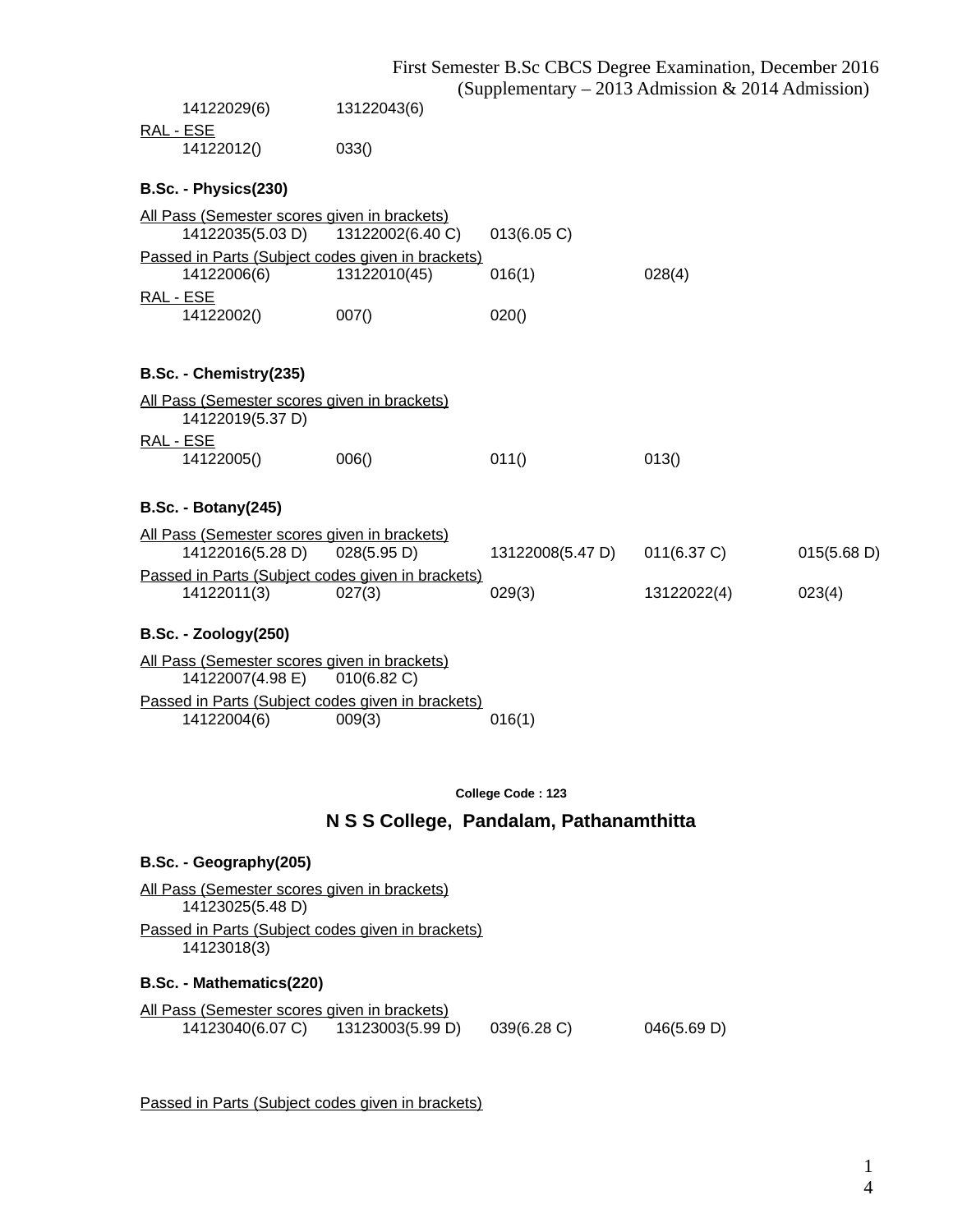### 14123023(3)

# **B.Sc. - Physics(230)**

| All Pass (Semester scores given in brackets)      |             |             |                  |             |
|---------------------------------------------------|-------------|-------------|------------------|-------------|
| 14123010(5.90 D)                                  | 025(6.06 C) | 037(6.42 C) | 13123015(6.21 C) | 049(6.76 C) |
| Passed in Parts (Subject codes given in brackets) |             |             |                  |             |
| 14123022(3)                                       | 023(6)      | 026(3)      |                  |             |
|                                                   |             |             |                  |             |
| B.Sc. - Chemistry(235)                            |             |             |                  |             |
| All Pass (Semester scores given in brackets)      |             |             |                  |             |
| 13123001(5.70 D)                                  | 032(5.58 D) |             |                  |             |

| Passed in Parts (Subject codes given in brackets) |             |       |       |       |
|---------------------------------------------------|-------------|-------|-------|-------|
| 14123016(2)                                       |             |       |       |       |
| RAL - ESE                                         |             |       |       |       |
| 14123003()                                        | 011()       | 014() | 032() | 033() |
| 035()                                             | 039()       | 041() | 043() | 046() |
| Result Announced Later                            |             |       |       |       |
| 14123002()                                        | 003()       | 011() | 012() | 014() |
| 018()                                             | 021()       | 032() | 033() | 046() |
| B.Sc. - Bio - Chemistry (238)                     |             |       |       |       |
| All Pass (Semester scores given in brackets)      |             |       |       |       |
| 14123007(5.89 D)                                  |             |       |       |       |
| Passed in Parts (Subject codes given in brackets) |             |       |       |       |
| 14123020(5)                                       | 13123016(6) |       |       |       |

# **B.Sc. - Botany(245)**

| All Pass (Semester scores given in brackets) |                                                   |       |      |
|----------------------------------------------|---------------------------------------------------|-------|------|
| 14123033(6.02 C)                             |                                                   |       |      |
|                                              | Passed in Parts (Subject codes given in brackets) |       |      |
| 14123010(24)                                 | 031(6)                                            |       |      |
| RAL - ESE                                    |                                                   |       |      |
| 14123011()                                   | 019()                                             | 030() | 0370 |

# **B.Sc. - Zoology(250)**

| All Pass (Semester scores given in brackets)      |              |                  |             |             |
|---------------------------------------------------|--------------|------------------|-------------|-------------|
| 14123004(5.97 D)                                  | 008(5.37 D)  | 13123011(5.07 D) | 012(5.44 D) | 014(5.34 D) |
| 020(5.25 D)                                       | 025(5.43 D)  |                  |             |             |
| Passed in Parts (Subject codes given in brackets) |              |                  |             |             |
| 14123016(1)                                       | 13123022(36) |                  |             |             |
| <b>Result Announced Later</b>                     |              |                  |             |             |
| 14123018()                                        | 022()        |                  |             |             |
| 131230270                                         |              |                  |             |             |

13123027()

**College Code : 124**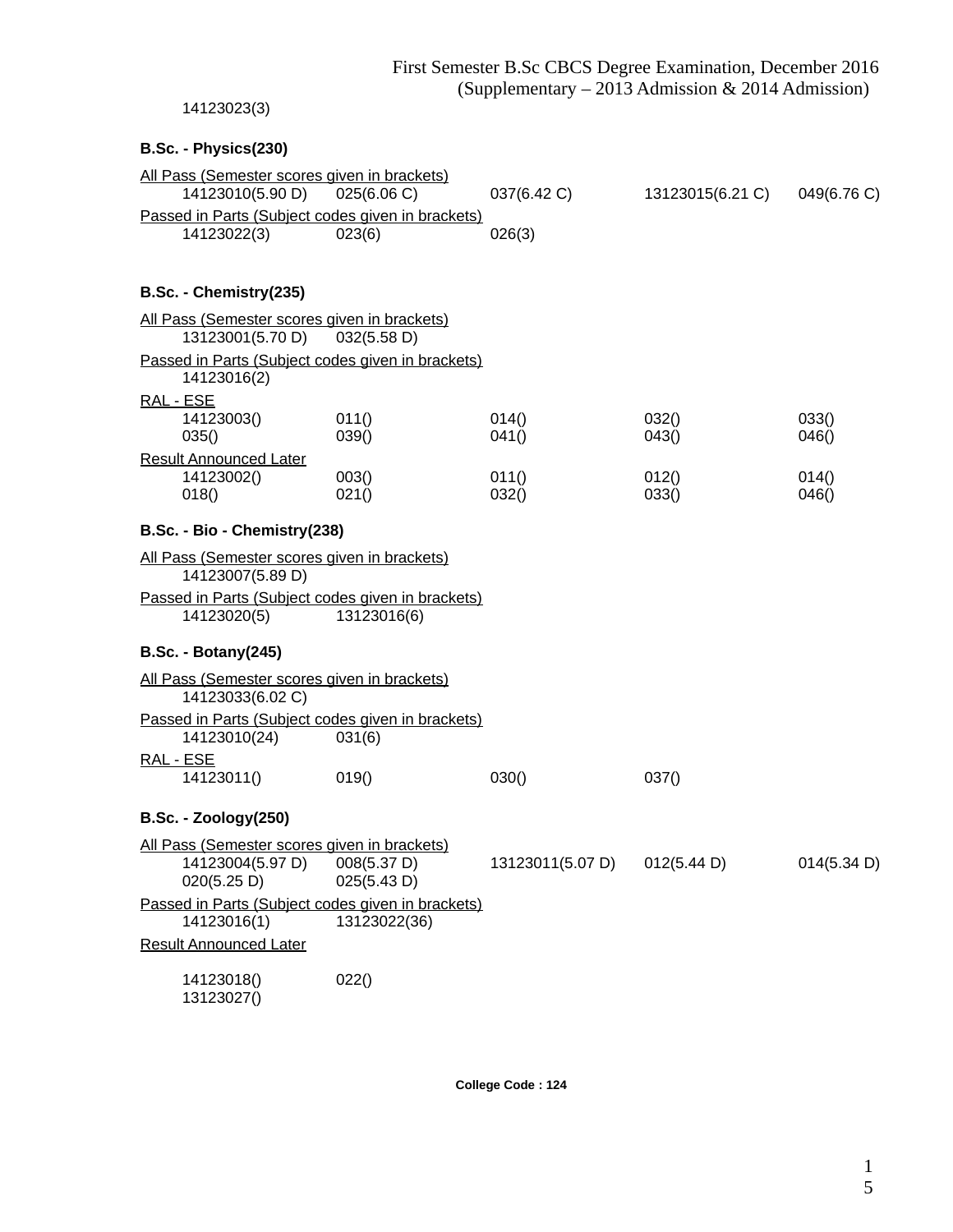# First Semester B.Sc CBCS Degree Examination, December 2016 (Supplementary – 2013 Admission & 2014 Admission) **N S S College, Nilamel, Kollam**

## **B.Sc. - Mathematics(220)**

Passed in Parts (Subject codes given in brackets) 14124008(5) 022(5) 031(5)

#### **B.Sc. - Physics(230)**

RAL - ESE

14124024()

| Result Announced Later |
|------------------------|
|------------------------|

| esuit Announceu Later |       |            |       |       |
|-----------------------|-------|------------|-------|-------|
| 16124001()            | 002() | 003()      | 004() | 005() |
| 006()                 | 007() | 008()      | 009() | 010() |
| 011()                 | 012() | 013()      | 014() | 015() |
| 016()                 | 017() | 018()      | 019() | 020() |
| 021()                 | 022() | 023()      | 024() | 025() |
| 026()                 | 027() | 15124001() | 002() | 004() |
| 005()                 | 006() | 007()      | 008() | 009() |
| 010()                 | 011() | 012()      | 013() | 014() |
| 015()                 | 016() | 018()      | 019() | 020() |
| 021()                 | 022() | 023()      | 024() | 025() |
| 026()                 | 027() | 028()      | 029() |       |
|                       |       |            |       |       |

#### **B.Sc. - Chemistry(235)**

| <u>All Pass (Semester scores given in brackets)</u> |
|-----------------------------------------------------|
| 14124026(5.55 D)                                    |
| RAL - ESE                                           |

| .          |       |
|------------|-------|
| 14124023() | 029() |

#### **B.Sc. - Bio - Chemistry(238)**

| All Pass (Semester scores given in brackets) |  |  |  |
|----------------------------------------------|--|--|--|
| 14124017(6.22 C)                             |  |  |  |

#### **B.Sc. - Botany(245)**

| All Pass (Semester scores given in brackets)<br>13124022(5.93 D) |             |             |                  |             |
|------------------------------------------------------------------|-------------|-------------|------------------|-------------|
| Passed in Parts (Subject codes given in brackets)<br>14124004(4) | 024(6)      | 027(1)      | 13124020(6)      |             |
| <b>Result Announced Later</b>                                    |             |             |                  |             |
| 14124026()                                                       |             |             |                  |             |
| <b>B.Sc. - Zoology(250)</b>                                      |             |             |                  |             |
| All Pass (Semester scores given in brackets)<br>14124007(5.69 D) | 021(6.74 C) | 024(5.10 D) | 13124012(5.95 D) | 026(5.97 D) |

**College Code : 125**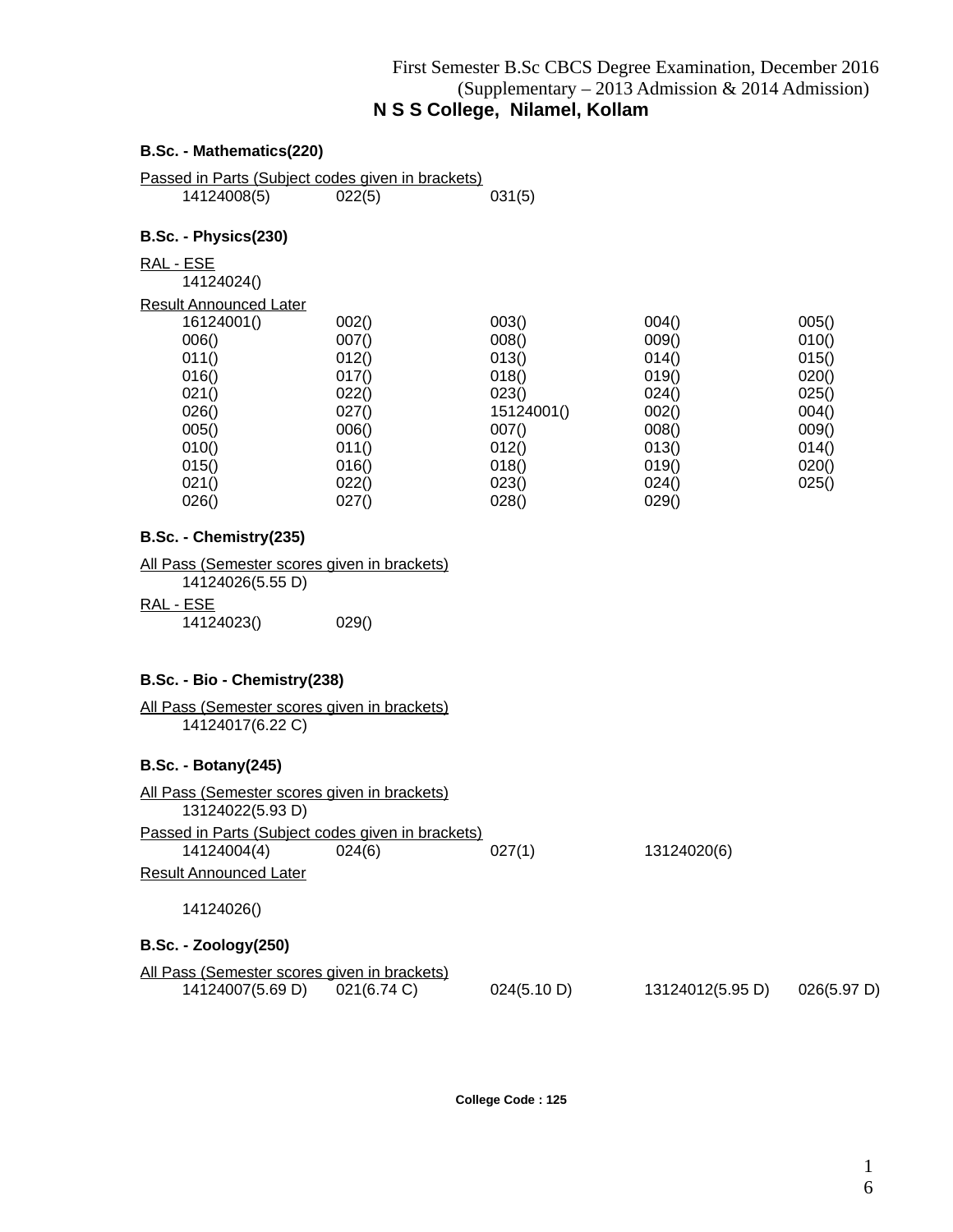# First Semester B.Sc CBCS Degree Examination, December 2016 (Supplementary – 2013 Admission & 2014 Admission) **Sanatana Dharma College, Sanathanapuram, Alappuzha**

| B.Sc. - Mathematics(220)                                                                                                             |                       |                            |                            |                |  |
|--------------------------------------------------------------------------------------------------------------------------------------|-----------------------|----------------------------|----------------------------|----------------|--|
| All Pass (Semester scores given in brackets)<br>14125007(7.41 B)                                                                     | 012(6.07 C)           | 032(5.05 D)                | 038(6.25)                  | 049(6.21 C)    |  |
| B.Sc. - Chemistry(235)                                                                                                               |                       |                            |                            |                |  |
| All Pass (Semester scores given in brackets)<br>13125030(7.01 B)                                                                     |                       |                            |                            |                |  |
| <b>Result Announced Later</b>                                                                                                        |                       |                            |                            |                |  |
| 14125008()<br>023()                                                                                                                  | 013()<br>027()        | 015()<br>029()             | 017()<br>037()             | 021()<br>038() |  |
| <b>B.Sc. - Botany(245)</b>                                                                                                           |                       |                            |                            |                |  |
| All Pass (Semester scores given in brackets)<br>14125004(6.00 C)<br>Passed in Parts (Subject codes given in brackets)<br>14125011(6) | 009(5.29 D)<br>035(1) | 043(5.41 D)                | 13125006(5.73 D)           | 016(6.48 C)    |  |
| <b>B.Sc. - Zoology(250)</b>                                                                                                          |                       |                            |                            |                |  |
| All Pass (Semester scores given in brackets)<br>14125001(5.45 D) 023(5.85 D)<br>13125009(5.82 D) 018(5.07 D)                         |                       | 029(5.40 D)<br>020(5.27 D) | 032(5.53 D)<br>027(6.27 C) | 039(4.88 E)    |  |
| Passed in Parts (Subject codes given in brackets)<br>14125019(3)                                                                     | 037(5)                |                            |                            |                |  |
| B.Sc. - Micro Biology(345)                                                                                                           |                       |                            |                            |                |  |
| All Pass (Semester scores given in brackets)<br>14125002(6.61 C) 014(6.44 C)                                                         |                       | 016(5.65 D)                | 026(5.97 D)                |                |  |
| College Code: 126                                                                                                                    |                       |                            |                            |                |  |

# **St. Gregorios College, Kottarakara, Kollam**

#### **B.Sc. - Mathematics(220)**

Passed in Parts (Subject codes given in brackets) 14126029(4)

## **B.Sc. - Physics(230)**

| All Pass (Semester scores given in brackets) |             |             |                  |             |
|----------------------------------------------|-------------|-------------|------------------|-------------|
| 14126010(5.30 D)                             | 014(5.52 D) | 023(5.37 D) | 026(5.77 D)      | 033(5.74 D) |
| 034(6.47 C)                                  | 036(5.91 D) | 037(6.34 C) | 13126019(6.01 C) | 029(5.49 D) |
| 037(6.46 C)                                  |             |             |                  |             |

Passed in Parts (Subject codes given in brackets) 14126025(4)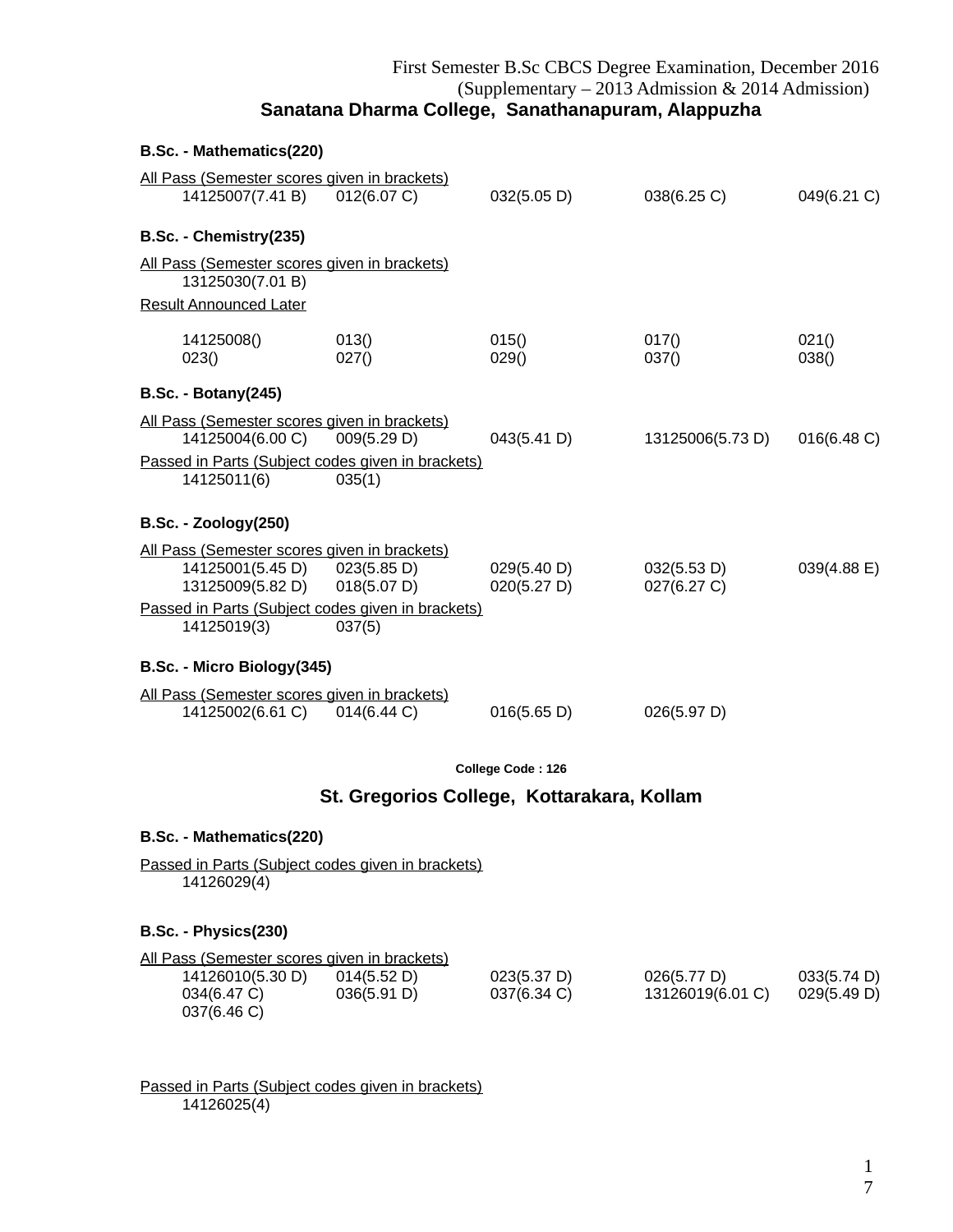| B.Sc. - Chemistry(235)                                            |                                                          |                   |                  |             |
|-------------------------------------------------------------------|----------------------------------------------------------|-------------------|------------------|-------------|
|                                                                   |                                                          |                   |                  |             |
| <b>Result Announced Later</b><br>14126003()                       | 006()                                                    | 007()             | 008()            | 010()       |
| 014()                                                             | 018()                                                    | 020()             | 037()            |             |
| <b>B.Sc. - Botany(245)</b>                                        |                                                          |                   |                  |             |
| All Pass (Semester scores given in brackets)<br>14126035(6.01 C)  |                                                          |                   |                  |             |
| Passed in Parts (Subject codes given in brackets)                 |                                                          |                   |                  |             |
| 14126014(34)                                                      | 13126007(4)                                              | 015(4)            | 033(4)           | 040(5)      |
| <b>B.Sc. - Zoology(250)</b>                                       |                                                          |                   |                  |             |
| All Pass (Semester scores given in brackets)                      |                                                          |                   |                  |             |
| 14126019(6.22 C) 021(5.61 D)                                      |                                                          | 028(6.06 C)       | 034(5.72 D)      |             |
| Passed in Parts (Subject codes given in brackets)<br>14126017(34) | 035(5)                                                   |                   |                  |             |
|                                                                   |                                                          | College Code: 127 |                  |             |
|                                                                   | Sree Narayana College, Chempazhanthy, Thiruvananthapuram |                   |                  |             |
|                                                                   |                                                          |                   |                  |             |
| B.Sc. - Geology(210)                                              |                                                          |                   |                  |             |
| All Pass (Semester scores given in brackets)                      |                                                          |                   |                  |             |
| 14127003(6.29 C)<br>025(5.22 D)                                   | 006(5.89 D)                                              | 027(6.38 C)       | 13127016(5.31 D) | 021(5.07 D) |
| Passed in Parts (Subject codes given in brackets)                 |                                                          |                   |                  |             |
| 14127005(13)                                                      | 021(1)                                                   | 13127024(5)       |                  |             |
| B.Sc. - Mathematics(220)                                          |                                                          |                   |                  |             |
| RAL - ESE                                                         |                                                          |                   |                  |             |
| 14127001()                                                        | 003()                                                    | 010()             | 016()            | 017()       |
| 019()<br>022()                                                    | 038()                                                    | 039()             | 040()            | 13127005()  |
| <b>Result Announced Later</b>                                     |                                                          |                   |                  |             |
| 13127011()                                                        |                                                          |                   |                  |             |
| B.Sc. - Physics(230)                                              |                                                          |                   |                  |             |
| Passed in Parts (Subject codes given in brackets)                 |                                                          |                   |                  |             |
| 13127020(3)                                                       |                                                          |                   |                  |             |
| B.Sc. - Chemistry(235)                                            |                                                          |                   |                  |             |
| All Pass (Semester scores given in brackets)                      |                                                          |                   |                  |             |
| 14127006(5.79 D)                                                  | 13127001(5.97 D)                                         | 011(6.36)         |                  |             |

| <u>RAL - ESE</u> |       |       |       |       |
|------------------|-------|-------|-------|-------|
| 14127002()       | 009() | 015() | 021() | 022() |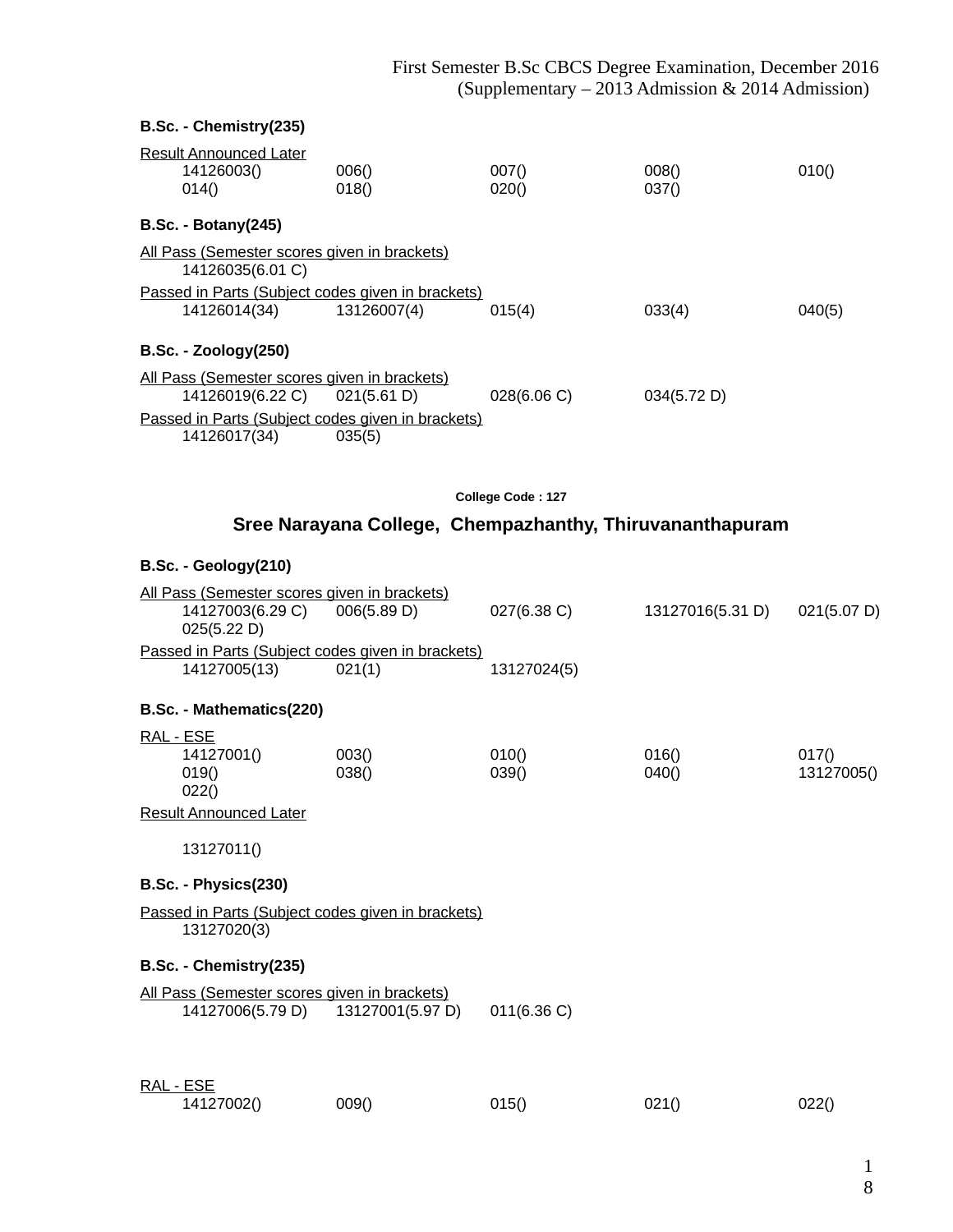|                                                                          |        | First Semester B.Sc CBCS Degree Examination, December 2016 |             |       |
|--------------------------------------------------------------------------|--------|------------------------------------------------------------|-------------|-------|
|                                                                          |        | (Supplementary – 2013 Admission & 2014 Admission)          |             |       |
| 032()                                                                    | 037()  | 038()                                                      | 13127002()  | 015() |
| 022()                                                                    | 023()  | 034()                                                      | 037()       |       |
| <b>B.Sc. - Botany(245)</b>                                               |        |                                                            |             |       |
| <u> All Pass (Semester scores given in brackets)</u><br>14127025(5.75 D) |        |                                                            |             |       |
| Passed in Parts (Subject codes given in brackets)                        |        |                                                            |             |       |
| 14127007(6)                                                              | 010(1) | 13127036(5)                                                |             |       |
|                                                                          |        |                                                            |             |       |
| <b>B.Sc. - Zoology(250)</b>                                              |        |                                                            |             |       |
| All Pass (Semester scores given in brackets)                             |        |                                                            |             |       |
| 14127010(5.67 D) 013(5.52 D)                                             |        | 014(5.88 D)                                                | 034(5.60 D) |       |
| 13127009(5.24 D)                                                         |        |                                                            |             |       |
| 035(6.21 C)                                                              |        |                                                            |             |       |
| Passed in Parts (Subject codes given in brackets)                        |        |                                                            |             |       |
| 14127029(46)                                                             |        |                                                            |             |       |
|                                                                          |        |                                                            |             |       |
| B.Sc. - Psychology(257)                                                  |        |                                                            |             |       |
| <u> All Pass (Semester scores given in brackets)</u>                     |        |                                                            |             |       |
| 14127002(5.34 D) 033(6.57 C)                                             |        | 13127015(5.44 D)                                           |             |       |

Passed in Parts (Subject codes given in brackets) 14127037(16) 13127033(6)

| College Code: 128 |  |  |  |  |  |
|-------------------|--|--|--|--|--|
|-------------------|--|--|--|--|--|

# **Sree Narayana College, Chengannur, Pathanamthitta**

# **B.Sc. - Mathematics(220)**

|           | <b>Result Announced Later</b>                |             |             |       |       |  |  |
|-----------|----------------------------------------------|-------------|-------------|-------|-------|--|--|
|           | 14128003()                                   | 004()       | 006()       | 007() | 010() |  |  |
|           | 011()                                        | 012()       | 018()       |       |       |  |  |
|           | B.Sc. - Physics(230)                         |             |             |       |       |  |  |
|           | All Pass (Semester scores given in brackets) |             |             |       |       |  |  |
|           | 14128004(6.10 C)                             | 005(5.05 D) | 014(5.34 D) |       |       |  |  |
|           | B.Sc. - Chemistry(235)                       |             |             |       |       |  |  |
| RAL - ESE |                                              |             |             |       |       |  |  |
|           | 14128005()                                   | 021()       | 13128004()  | 007() |       |  |  |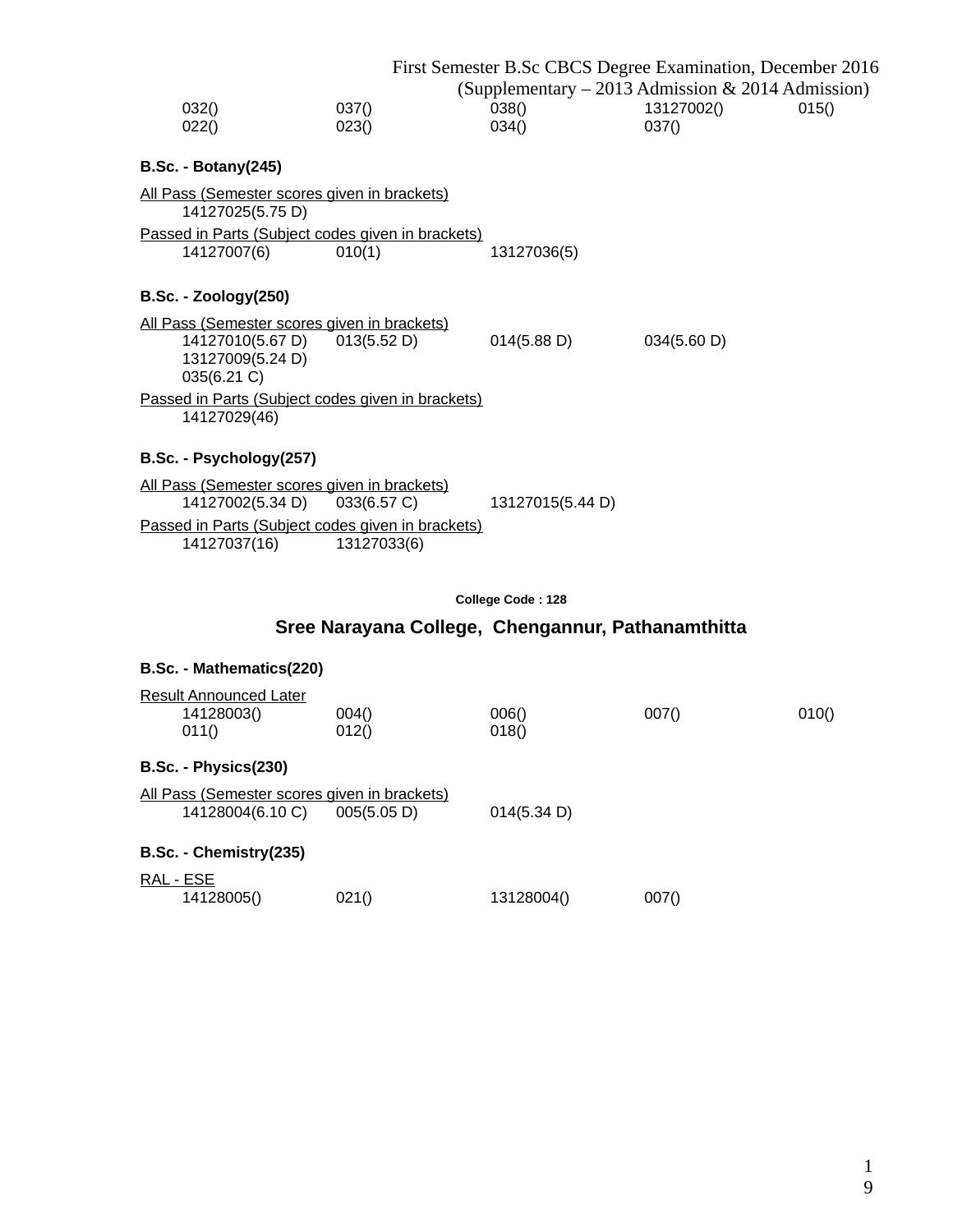# **Sree Narayana College for Women, , Kollam**

#### **B.Sc. - Mathematics(220)**

# All Pass (Semester scores given in brackets)<br>14129005(5.61 D) 009(5.83 D)

14129005(5.61 D)

Passed in Parts (Subject codes given in brackets)

14129011(5)

# RAL - ESE

| 024()      | 025() | 027()      | 029() |
|------------|-------|------------|-------|
| 035()      | 038() | 041()      | 042() |
| 046()      | 048() | 052()      | 053() |
| 056()      | 057() | 13129030() | 031() |
| 11129002() |       |            |       |
|            |       |            |       |

#### **B.Sc. - Physics(230)**

All Pass (Semester scores given in brackets) 14129032(5.52 D) RAL - ESE

14129041()

#### **B.Sc. - Chemistry(235)**

| All Pass (Semester scores given in brackets) |                            |                                 |                            |             |
|----------------------------------------------|----------------------------|---------------------------------|----------------------------|-------------|
| 14129006(6.44 C)<br>032(6.84 C)              | 007(5.88 D)<br>046(6.32 C) | 026(7.16 B)<br>13129008(5.39 D) | 027(5.97 D)<br>034(5.84 D) | 028(6.09 C) |
| RAL - ESE                                    |                            |                                 |                            |             |
| 14129001()                                   | 002()                      | 004()                           | 018()                      | 022()       |
| 023()                                        | 034()                      | 042()                           | 045()                      | 13129003()  |
| 039()                                        | 051()                      |                                 |                            |             |
| $B.Sc. - Botanv(245)$                        |                            |                                 |                            |             |

## **B.Sc. - Botany(245)**

| All Pass (Semester scores given in brackets)      |             |             |             |             |  |
|---------------------------------------------------|-------------|-------------|-------------|-------------|--|
| 14129007(5.35 D)                                  | 015(5.60 D) | 026(6.09 C) | 030(5.74 D) | 035(5.36 D) |  |
| 047(5.71 D)                                       | 052(5.69 D) |             |             |             |  |
| Passed in Parts (Subject codes given in brackets) |             |             |             |             |  |
| 14129027(45)                                      |             |             |             |             |  |

#### SUSPECTED MALPRACTICE 13129031()

#### **B.Sc. - Zoology(250)**

All Pass (Semester scores given in brackets) 14129040(5.80 D) 13129005(5.90 D)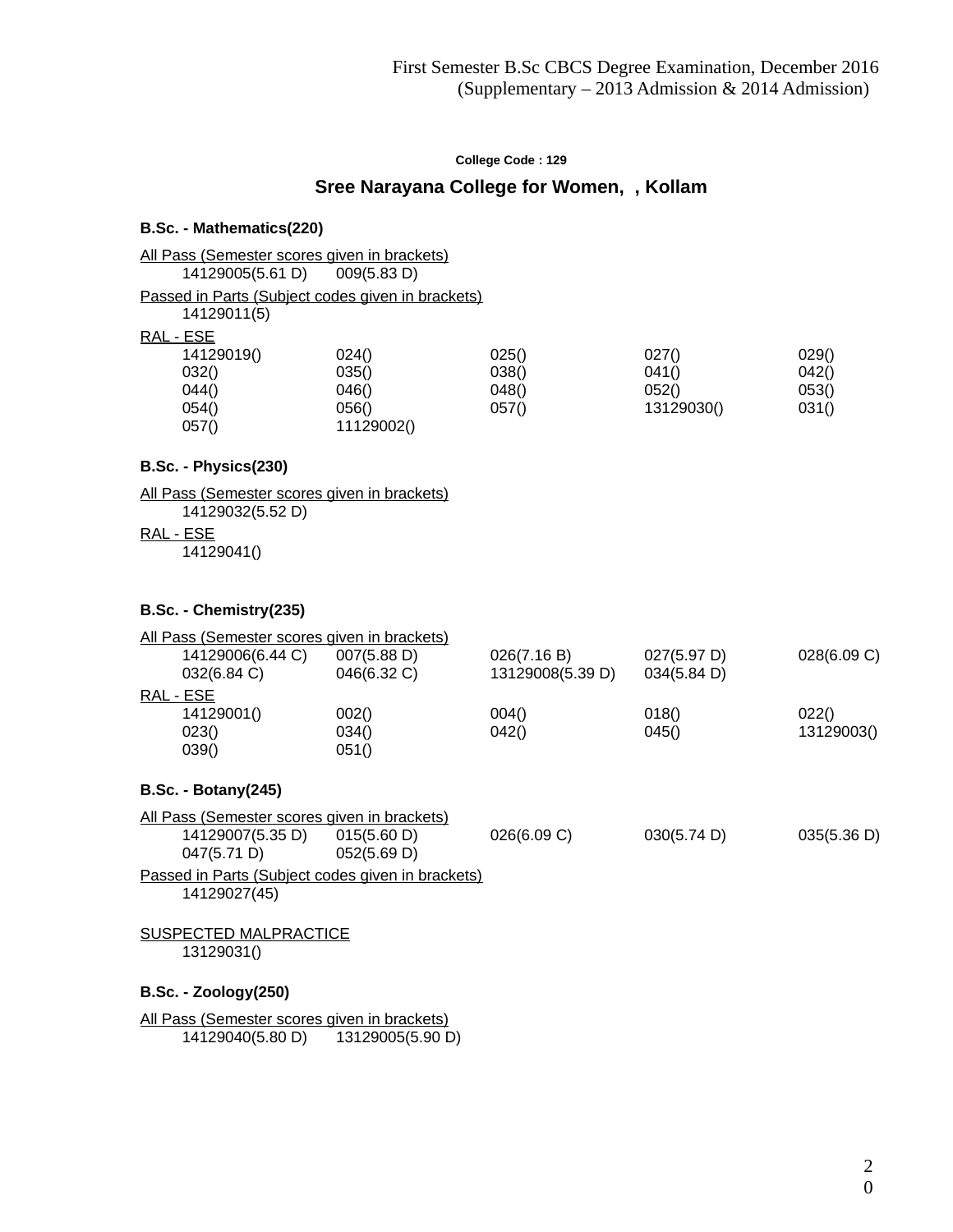#### **B.Sc. - Home Science(255)**

|           | All Pass (Semester scores given in brackets) |                                                   |             |             |
|-----------|----------------------------------------------|---------------------------------------------------|-------------|-------------|
|           | 14129011(5.64 D)                             | 016(5.49 D)                                       | 019(5.24 D) | 037(5.88 D) |
|           | 13129023(5.21 D)                             |                                                   |             |             |
|           |                                              | Passed in Parts (Subject codes given in brackets) |             |             |
|           | 14129007(5)                                  | 008(5)                                            | 024(5)      | 033(5)      |
|           | 13129011(6)                                  |                                                   |             |             |
| RAL - ESE |                                              |                                                   |             |             |
|           | 14129012()                                   |                                                   |             |             |

**College Code : 130**

# **Sree Narayana College, Chathannur, Kollam**

#### **B.Sc. - Mathematics(220)**

All Pass (Semester scores given in brackets)<br>14130003(6.77 C) 027(6.49 C) 14130003(6.77 C) 027(6.49 C) 037(6.27 C) Passed in Parts (Subject codes given in brackets) 14130029(5) 038(5)

**College Code : 131**

# **Sree Narayana College, Cherthala, Alappuzha**

#### **B.Sc. - Geology(210)**

| All Pass (Semester scores given in brackets)      |             |             |           |  |
|---------------------------------------------------|-------------|-------------|-----------|--|
| 14131002(5.63 D)                                  | 003(5.53 D) | 006(5.85 D) | 010(6.86) |  |
| Passed in Parts (Subject codes given in brackets) |             |             |           |  |
| 14131004(5)                                       | 008(5)      |             |           |  |

#### **B.Sc. - Physics(230)**

| All Pass (Semester scores given in brackets)      |        |        |        |  |  |
|---------------------------------------------------|--------|--------|--------|--|--|
| 14131024(5.56 D) 13131036(5.48 D)                 |        |        |        |  |  |
| Passed in Parts (Subject codes given in brackets) |        |        |        |  |  |
| 14131001(3)                                       | 003(3) | 012(3) | 017(3) |  |  |
| 13131022(3)                                       |        |        |        |  |  |
| 038(3)                                            |        |        |        |  |  |

#### **B.Sc. - Chemistry(235)**

| All Pass (Semester scores given in brackets) |             |       |       |       |
|----------------------------------------------|-------------|-------|-------|-------|
| 14131012(6.64 C)                             | 022(5.71 D) |       |       |       |
| RAL - ESE                                    |             |       |       |       |
| 14131004()                                   | 006()       | 007() | 008() | 011() |
| 015()                                        | 016()       | 0170  | 027() | 028() |
| 030()                                        | 031()       | 032() | 035() | 036() |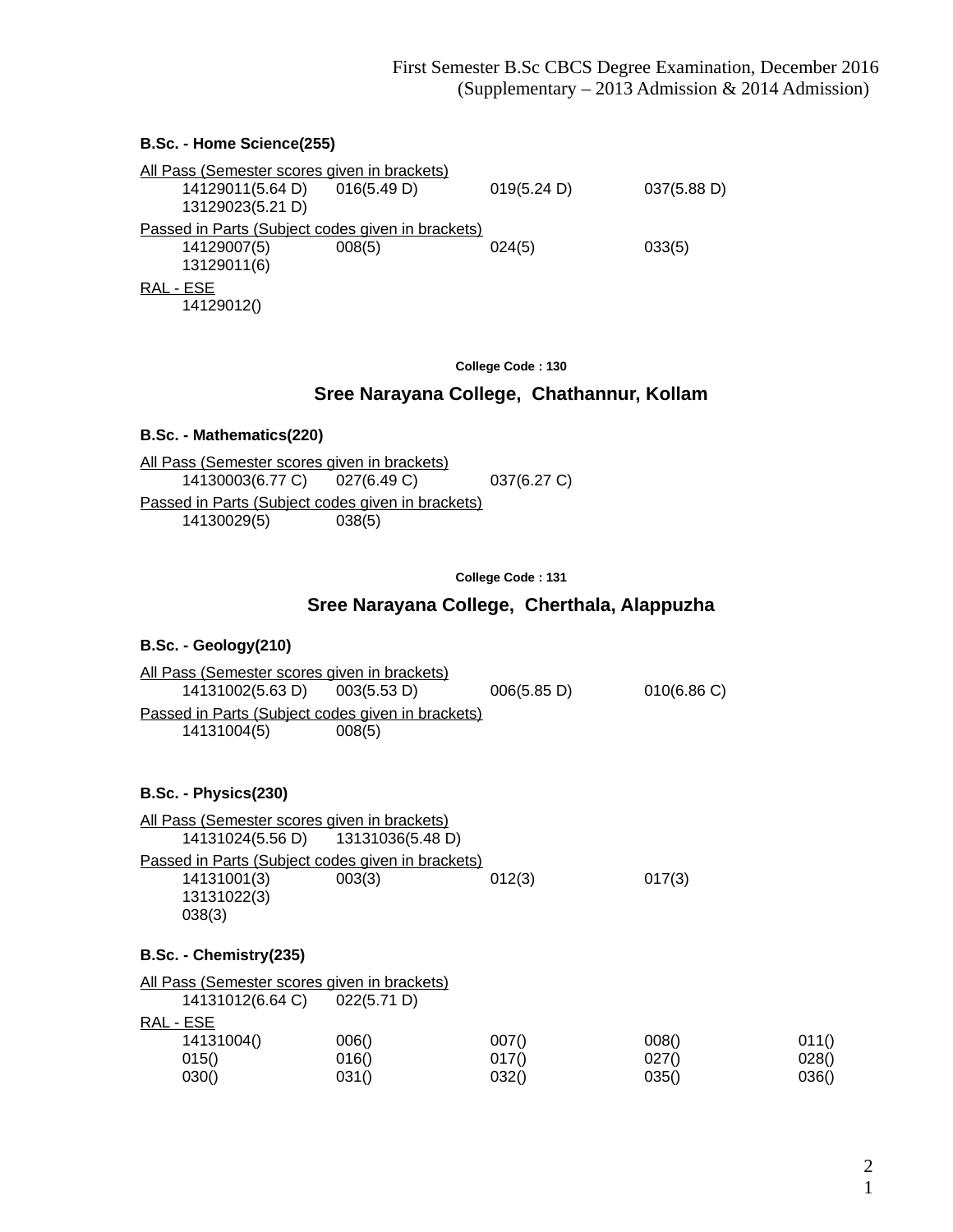Result Announced Later 14131002() Result Withheld 14131002()

#### **B.Sc. - Botany(245)**

All Pass (Semester scores given in brackets) 13131002(5.35 D) Passed in Parts (Subject codes given in brackets) 14131003(4)

## **B.Sc. - Zoology(250)**

All Pass (Semester scores given in brackets) 14131023(5.88 D) 13131004(5.29 D) Passed in Parts (Subject codes given in brackets) 14131021(156) 13131011(5)

**College Code : 132**

## **S N College, , Kollam**

| B.Sc. - Mathematics(220)                                                                    |                |             |                  |             |
|---------------------------------------------------------------------------------------------|----------------|-------------|------------------|-------------|
| All Pass (Semester scores given in brackets)<br>14132035(5.48 D) 047(5.47 D)<br>018(5.43 D) | $047(5.69)$ D) | 051(5.80 D) | 13132003(5.97 D) | 014(5.87 D) |
| Passed in Parts (Subject codes given in brackets)                                           |                |             |                  |             |
| 14132002(3)<br>13132046(3)                                                                  | 011(3)         | 013(3)      | 029(3)           | 048(6)      |
| B.Sc. - Physics(230)                                                                        |                |             |                  |             |
| All Pass (Semester scores given in brackets)                                                |                |             |                  |             |
| 14132011(5.69 D) 020(6.71 C)<br>13132028(6.43 C) 037(5.96 D)                                |                | 023(6.41 C) | 028(6.47 C)      | 032(5.61 D) |
| Passed in Parts (Subject codes given in brackets)                                           |                |             |                  |             |
| 14132003(4)                                                                                 | 13132009(3)    | 016(6)      |                  |             |
| <b>SUSPECTED MALPRACTICE</b><br>16132024()                                                  |                |             |                  |             |
| B.Sc. - Chemistry(235)                                                                      |                |             |                  |             |
| <u>RAL - ESE</u>                                                                            |                |             |                  |             |
| 14132004()                                                                                  | 024()          | 028()       | 037()            | 048()       |
| <b>B.Sc. - Botany (245)</b>                                                                 |                |             |                  |             |
| All Pass (Semester scores given in brackets)                                                |                |             |                  |             |
| 14132040(6.03 C) 044(6.54 C)                                                                |                |             |                  |             |
| Passed in Parts (Subject codes given in brackets)<br>14132002(2)                            | 029(6)         | 13132038(5) |                  |             |
|                                                                                             |                |             |                  |             |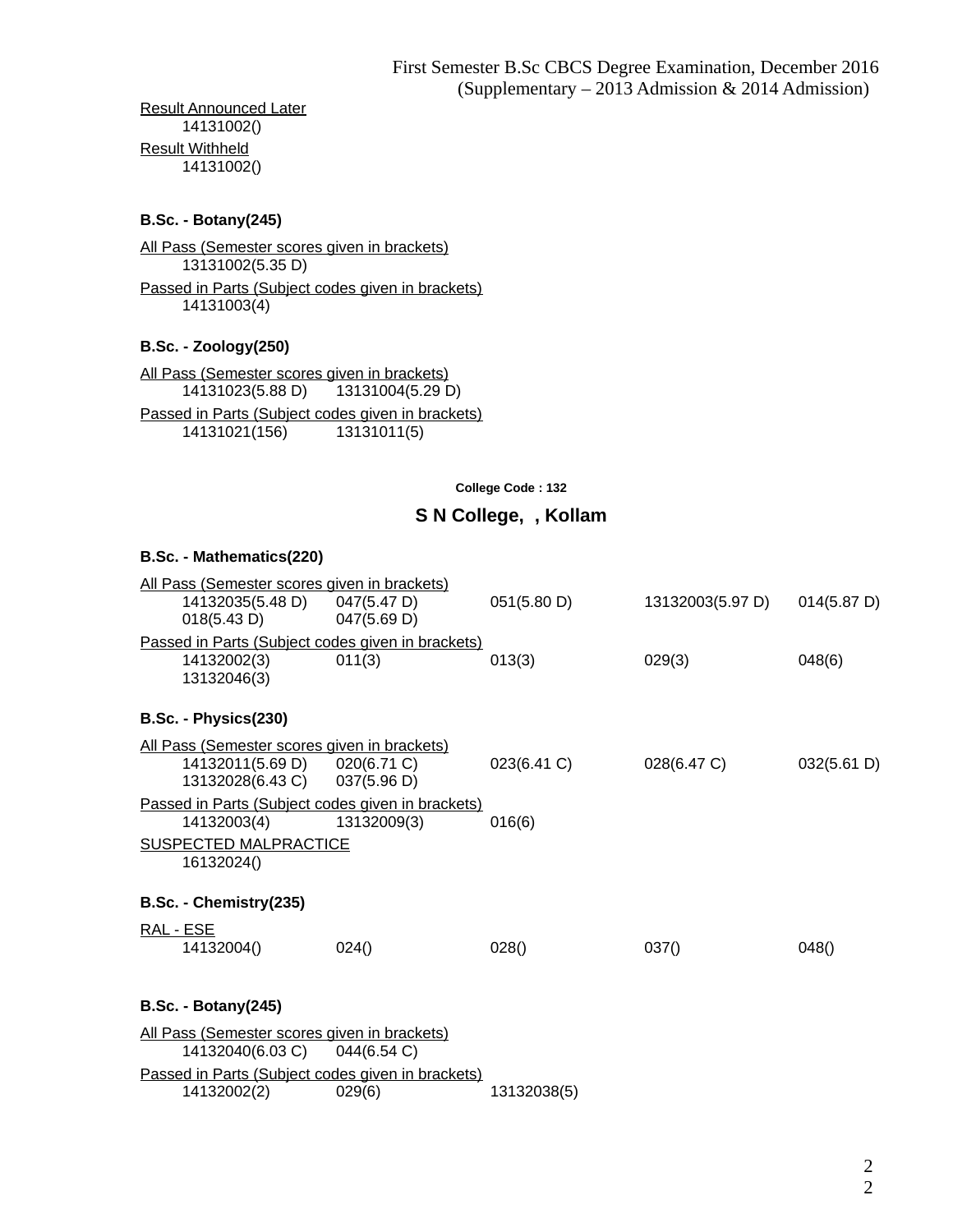#### **B.Sc. - Zoology(250)**

| All Pass (Semester scores given in brackets)      |                       |             |        |        |  |
|---------------------------------------------------|-----------------------|-------------|--------|--------|--|
| 13132001(5.49 D)                                  | $011(4.92 \text{ E})$ | 024(5.51 D) |        |        |  |
| Passed in Parts (Subject codes given in brackets) |                       |             |        |        |  |
| 14132001(5)                                       | 009(5)                | 016(3)      | 017(6) | 021(3) |  |
| 024(35)                                           | 026(5)                | 035(6)      | 036(3) | 040(5) |  |
| 13132033(4)                                       | 037(5)                |             |        |        |  |

#### **College Code : 133**

# **S N College, Punalur, Kollam**

| B.Sc. - Mathematics(220)                                         |        |                  |             |       |
|------------------------------------------------------------------|--------|------------------|-------------|-------|
| <u>All Pass (Semester scores given in brackets)</u>              |        |                  |             |       |
| 14133014(6.31 C) 024(6.28 C)                                     |        | 13133007(5.10 D) | 015(5.90 D) |       |
| RAL - ESE<br>14133007()                                          |        |                  |             |       |
| B.Sc. - Chemistry(235)                                           |        |                  |             |       |
| All Pass (Semester scores given in brackets)<br>13133045(5.87 D) |        |                  |             |       |
| RAL - ESE                                                        |        |                  |             |       |
| 14133001()                                                       | 002()  | 004()            | 005()       | 006() |
| 010()                                                            | 017()  | 019()            | 022()       | 025() |
| 030()                                                            | 031()  | 037()            | 039()       | 041() |
| 13133022()                                                       | 036()  | 044()            |             |       |
| <b>B.Sc. - Zoology(250)</b>                                      |        |                  |             |       |
| All Pass (Semester scores given in brackets)                     |        |                  |             |       |
| 14133002(5.31 D) 011(6.53 C)                                     |        | 025(6.28 C)      |             |       |
| Passed in Parts (Subject codes given in brackets)                |        |                  |             |       |
| 14133004(13)<br>13133015(3)                                      | 013(3) | 018(1)           | 020(6)      |       |

**College Code : 134**

# **S N College, Sivagiri, Varkala, Thiruvananthapuram**

#### **B.Sc. - Geology(210)**

All Pass (Semester scores given in brackets)<br>14134006(6.45 C) 13134011(6.07 C 13134011(6.07 C) 026(6.52 C) Passed in Parts (Subject codes given in brackets) 13134019(6) RAL - ESE 14134023()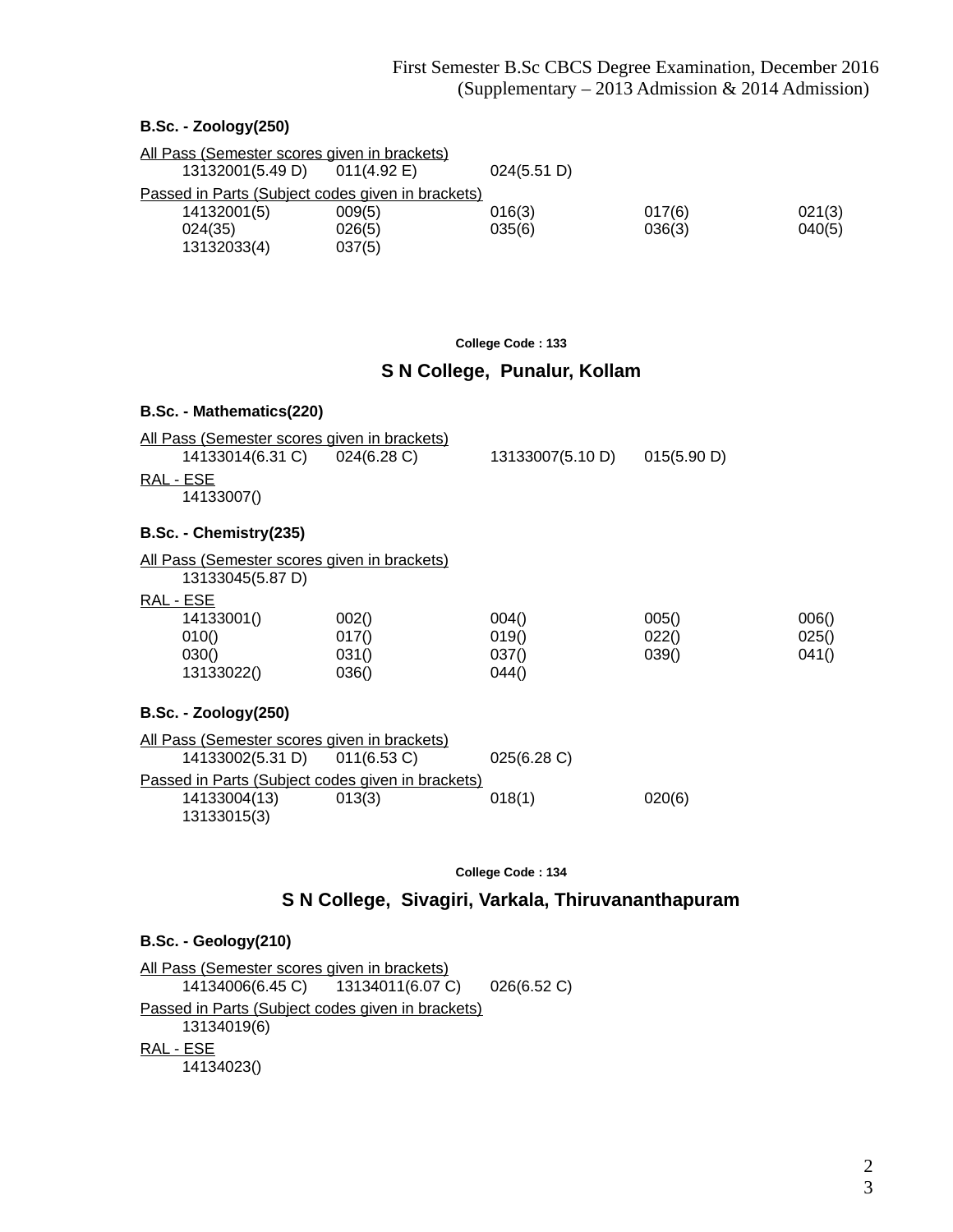#### **B.Sc. - Mathematics(220)**

| RAL - ESE  |       |            |       |       |
|------------|-------|------------|-------|-------|
| 14134011() | 014() | 030()      | 033() | 035() |
| 036()      | 037() | 13134001() | 010() | 011() |
| 013()      | 017() | 033()      | 038() |       |

#### **B.Sc. - Physics(230)**

Passed in Parts (Subject codes given in brackets) 14134021(4)

RAL - ESE

14134037()

#### **B.Sc. - Chemistry(235)**

All Pass (Semester scores given in brackets) 13134006(6.22 C) Passed in Parts (Subject codes given in brackets) 13134030(4) RAL - ESE 14134004() 011() 012() 027() 030() 031() 033() 13134021() 029()

#### **B.Sc. - Botany(245)**

All Pass (Semester scores given in brackets) 14134036(5.20 D) 13134031(5.52 D)

RAL - ESE

14134020()

#### **B.Sc. - Zoology(250)**

Result Announced Later 14134025()

**College Code : 135**

## **Sree Ayyappa College, Thiruvanvandoor, Pathanamthitta**

**B.Sc. - Mathematics(220)**

RAL - ESE

14135004() 009() 13135010()

**College Code : 136**

# **St Michaels College, Cherthala, Alappuzha**

**B.Sc. - Physics(230)**

All Pass (Semester scores given in brackets) 14136002(5.92 D)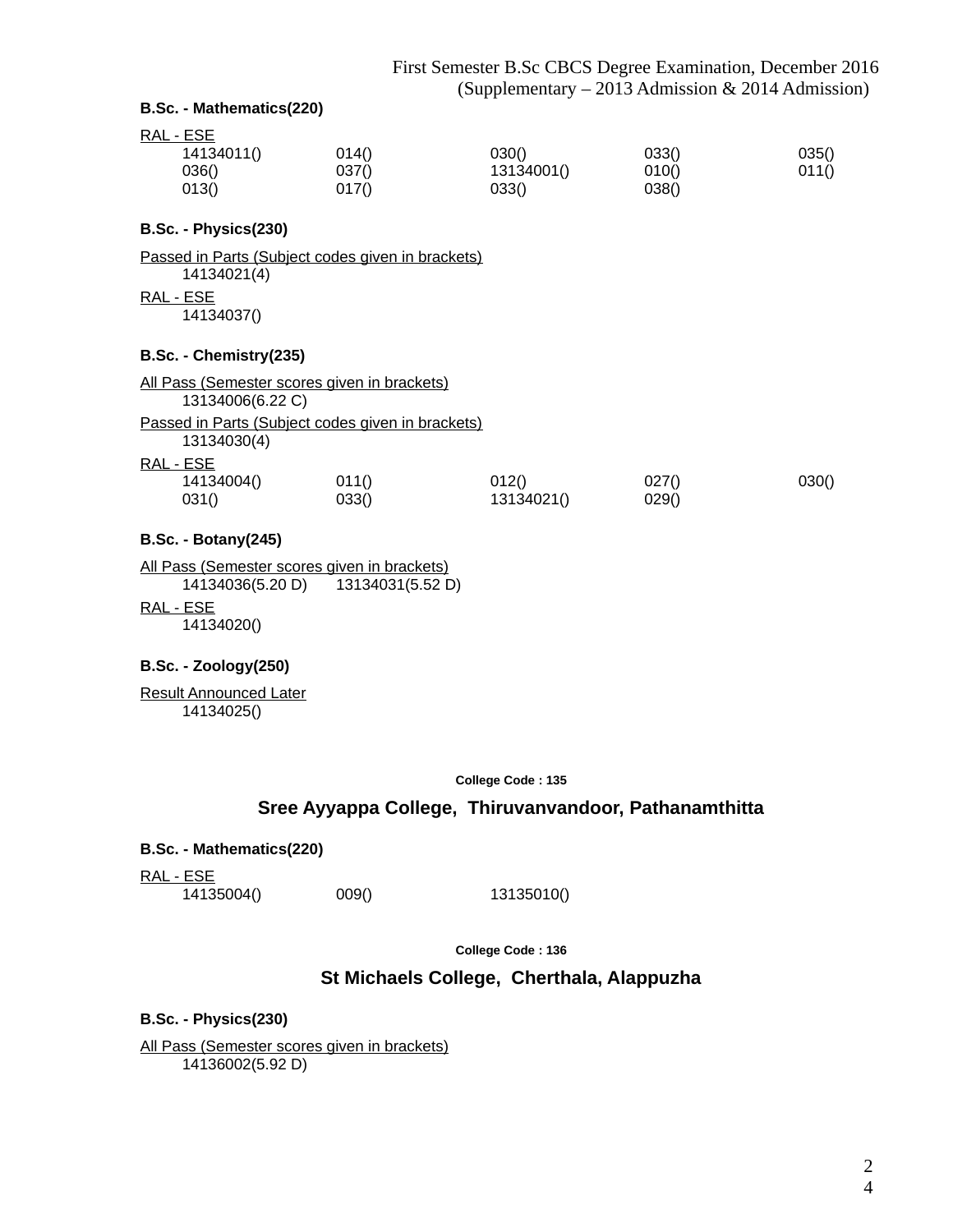#### RAL - ESE

14136026()

#### **B.Sc. - Chemistry(235)**

| <u>All Pass (Semester scores given in brackets)</u>                          |                        |                     |                  |             |  |
|------------------------------------------------------------------------------|------------------------|---------------------|------------------|-------------|--|
| 14136002(5.21 D)                                                             | 006(5.54 D)            | 008(5.83 D)         | 009(6.23 C)      | 012(5.88 D) |  |
| RAL - ESE<br>14136011()<br>028()                                             | 015()<br>035()         | 018()<br>13136010() | 022()<br>023()   | 026()       |  |
| <b>B.Sc. - Zoology(250)</b>                                                  |                        |                     |                  |             |  |
| <u>All Pass (Semester scores given in brackets)</u>                          |                        |                     |                  |             |  |
| 14136002(5.24 D)<br>029(5.70 D)                                              | 021(5.88 D)            | 031(6.51 C)         | 13136014(5.71 D) | 016(5.98 D) |  |
| Passed in Parts (Subject codes given in brackets)<br>14136005(135)<br>032(5) | 017(15)<br>13136021(1) | 018(1)              | 029(3)           | 030(45)     |  |
|                                                                              |                        |                     |                  |             |  |

**College Code : 137**

## **St Cyrils College, Adoor, Pathanamthitta**

#### **B.Sc. - Chemistry(235)**

| All Pass (Semester scores given in brackets) |       |       |       |
|----------------------------------------------|-------|-------|-------|
| 14137004(5.30 D)                             |       |       |       |
| RAL - ESE                                    |       |       |       |
| 14137011()                                   | 012() | 017() | 020() |
| <b>Result Withheld</b>                       |       |       |       |
| 13137015()                                   |       |       |       |
|                                              |       |       |       |

**College Code : 138**

# **St Johns College, Anchal, Kollam**

#### **B.Sc. - Mathematics(220)**

All Pass (Semester scores given in brackets) 14138037(7.43 B) 13138031(6.52 C)

#### **B.Sc. - Physics(230)**

All Pass (Semester scores given in brackets)<br>14138005(5.68 D) 13138016(6.74 C) 14138005(5.68 D)

#### **B.Sc. - Chemistry(235)**

All Pass (Semester scores given in brackets) 13138019(5.98 D)

Passed in Parts (Subject codes given in brackets) 14138023(6)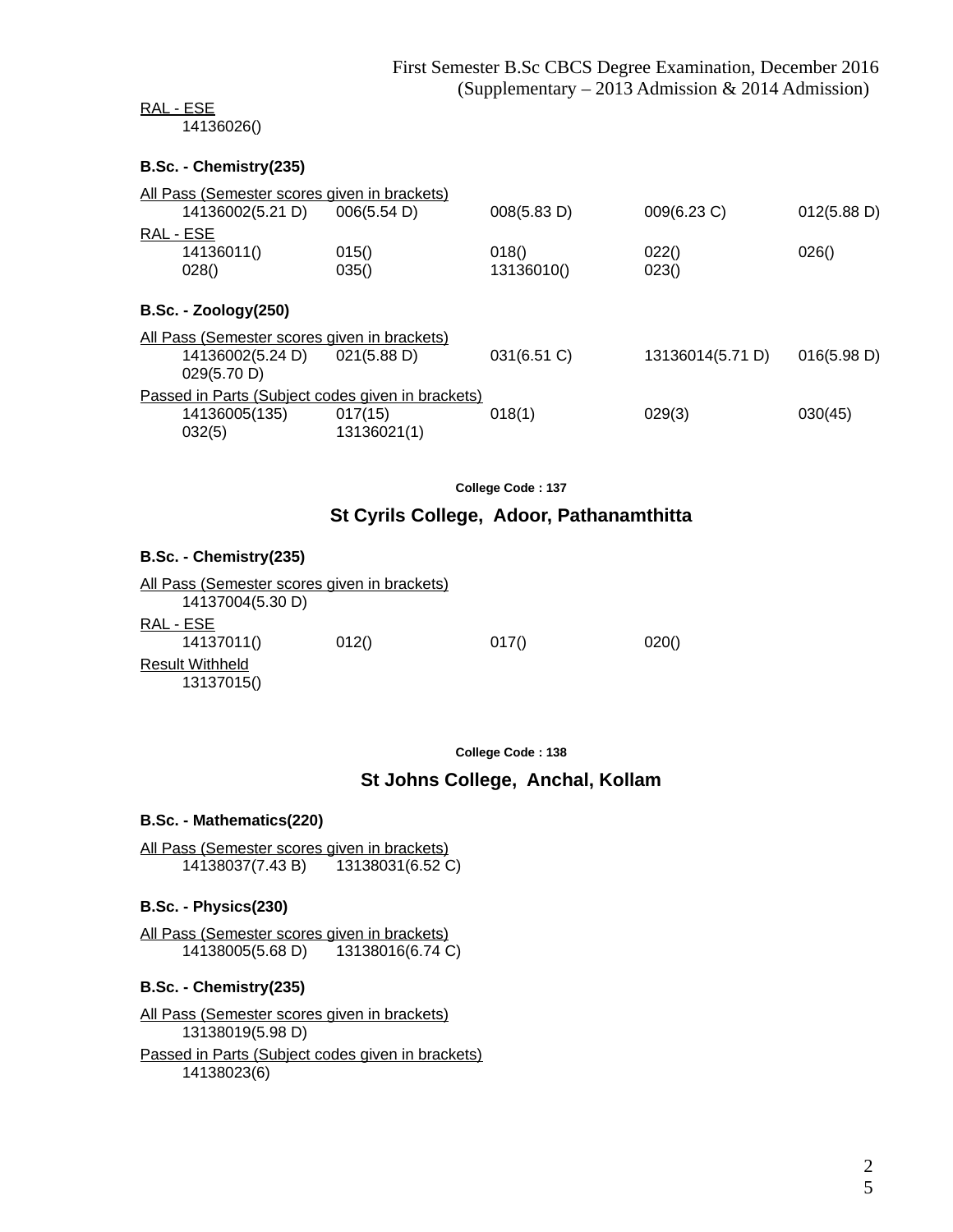#### **B.Sc. - Botany(245)**

All Pass (Semester scores given in brackets) 14138019(5.46 D) Passed in Parts (Subject codes given in brackets) 14138026(1) 13138027(6) Result Announced Later 14138012()

#### **B.Sc. - Zoology(250)**

Passed in Parts (Subject codes given in brackets) 14138023(5) RAL - ESE 14138015() 13138009() Result Announced Later 14138015()

**College Code : 139**

#### **St Josephs College For Women, , Alappuzha**

#### **B.Sc. - Mathematics(220)**

|                  | All Pass (Semester scores given in brackets) |             |             |
|------------------|----------------------------------------------|-------------|-------------|
| 14139001(6.05 C) | 002(7.15 B)                                  | 004(7.25 B) | 022(7.00 B) |

#### **B.Sc. - Physics(230)**

All Pass (Semester scores given in brackets) 14139015(5.84 D) Passed in Parts (Subject codes given in brackets) 14139022(4)

#### **B.Sc. - Chemistry(235)**

| All Pass (Semester scores given in brackets) |       |       |       |
|----------------------------------------------|-------|-------|-------|
| 13139025(5.70 D)                             |       |       |       |
| RAL - ESE                                    |       |       |       |
| 14139007()                                   | 008() | 010() | 028() |

#### **B.Sc. - Botany(245)**

All Pass (Semester scores given in brackets) 14139015(5.06 D) 13139022(5.39 D) Passed in Parts (Subject codes given in brackets) 13139013(3)

#### **B.Sc. - Zoology(250)**

Passed in Parts (Subject codes given in brackets) 13139011(3) 016(356) RAL - ESE 14139003() 020()

#### **B.Sc. - Home Science(255)**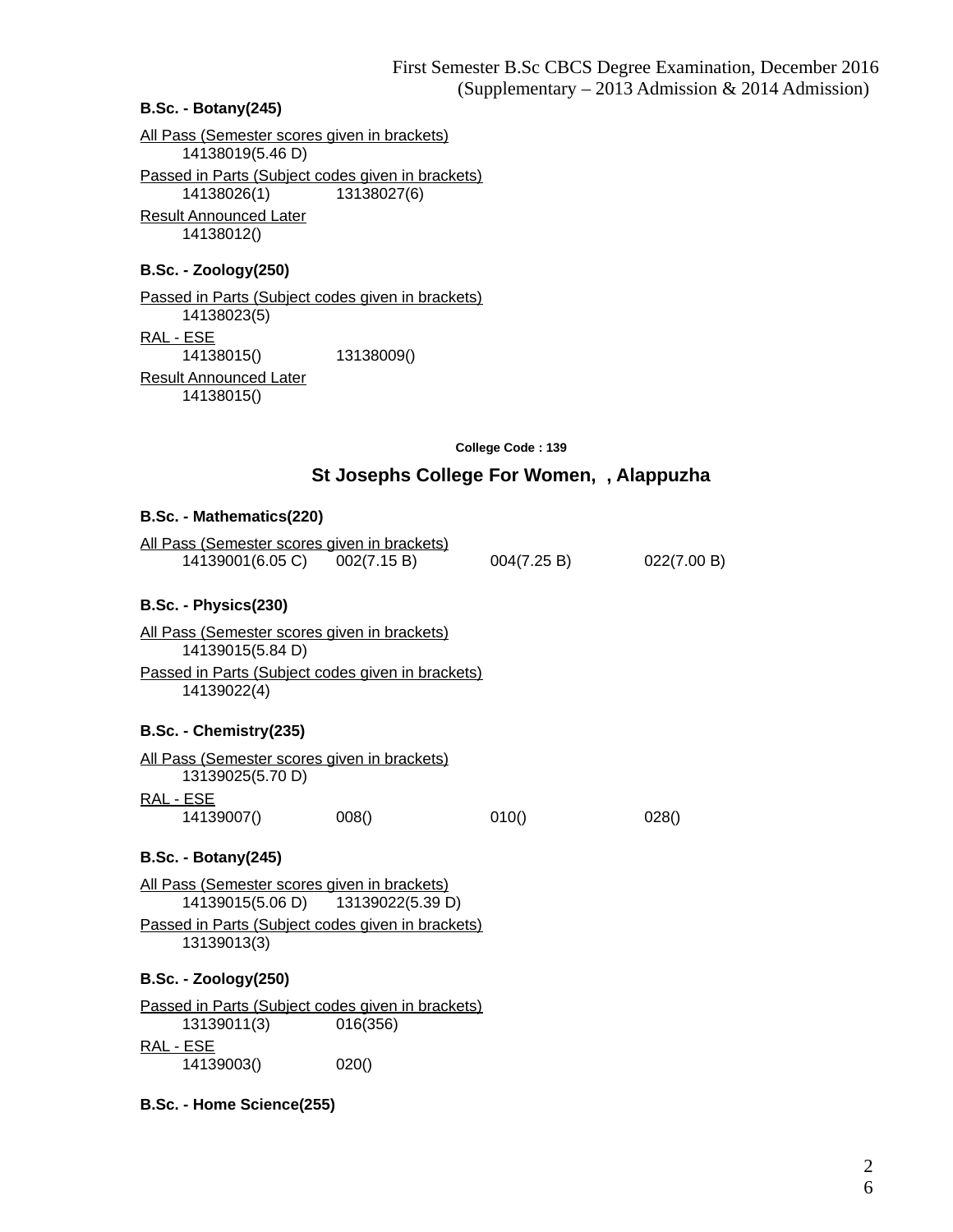|                                                                  |                                           |                            | First Semester B.Sc CBCS Degree Examination, December 2016 |             |
|------------------------------------------------------------------|-------------------------------------------|----------------------------|------------------------------------------------------------|-------------|
|                                                                  |                                           |                            | (Supplementary – 2013 Admission & 2014 Admission)          |             |
| All Pass (Semester scores given in brackets)<br>14139004(5.66 D) | 014(5.84 D)                               | 016(5.71 D)                | 025(5.93 D)                                                |             |
| Passed in Parts (Subject codes given in brackets)                |                                           |                            |                                                            |             |
| 13139023(5)                                                      | 029(46)                                   |                            |                                                            |             |
|                                                                  |                                           |                            |                                                            |             |
|                                                                  |                                           | College Code: 140          |                                                            |             |
|                                                                  | St Stephens College, Pathanapuram, Kollam |                            |                                                            |             |
| B.Sc. - Mathematics(220)                                         |                                           |                            |                                                            |             |
| All Pass (Semester scores given in brackets)                     |                                           |                            |                                                            |             |
| 14140003(6.27 C) 008(6.59 C)<br>13140022(5.52 D)                 | 039(6.00 C)                               | 016(6.04 C)<br>040(6.14 C) | 025(5.97 D)                                                | 034(5.98 D) |
| Passed in Parts (Subject codes given in brackets)                |                                           |                            |                                                            |             |
| 14140030(6)                                                      | 13140042(4)                               |                            |                                                            |             |
| B.Sc. - Physics(230)                                             |                                           |                            |                                                            |             |
| All Pass (Semester scores given in brackets)                     |                                           |                            |                                                            |             |
| 14140033(6.34 C)                                                 |                                           |                            |                                                            |             |
| Passed in Parts (Subject codes given in brackets)<br>14140030(6) | 032(46)                                   |                            |                                                            |             |
| RAL - ESE<br>14140001()                                          |                                           |                            |                                                            |             |
| B.Sc. - Chemistry(235)                                           |                                           |                            |                                                            |             |
|                                                                  |                                           |                            |                                                            |             |
| All Pass (Semester scores given in brackets)<br>14140008(5.72 D) | 011(5.84 D)                               | 025(6.21 C)                | 026(5.98 D)                                                |             |
| RAL - ESE                                                        |                                           |                            |                                                            |             |
| 14140004()                                                       | 006()                                     | 007()                      | 012()                                                      | 015()       |
| 017()                                                            | 021()                                     | 023()                      |                                                            |             |
| <b>B.Sc. - Botany(245)</b>                                       |                                           |                            |                                                            |             |
| All Pass (Semester scores given in brackets)<br>14140004(5.51 D) |                                           |                            |                                                            |             |
| Passed in Parts (Subject codes given in brackets)                |                                           |                            |                                                            |             |
| 14140013(1)                                                      | 018(3)                                    | 024(6)                     | 13140004(4)                                                | 037(34)     |
| <b>B.Sc. - Zoology(250)</b>                                      |                                           |                            |                                                            |             |
| All Pass (Semester scores given in brackets)<br>11140031(6.01 C) |                                           |                            |                                                            |             |
| Passed in Parts (Subject codes given in brackets)                |                                           |                            |                                                            |             |
| 14140013(6)                                                      | 022(6)                                    | 028(5)                     | 039(56)                                                    |             |
| RAL - ESE<br>14140014()                                          | 019()                                     | 033()                      |                                                            |             |

2 7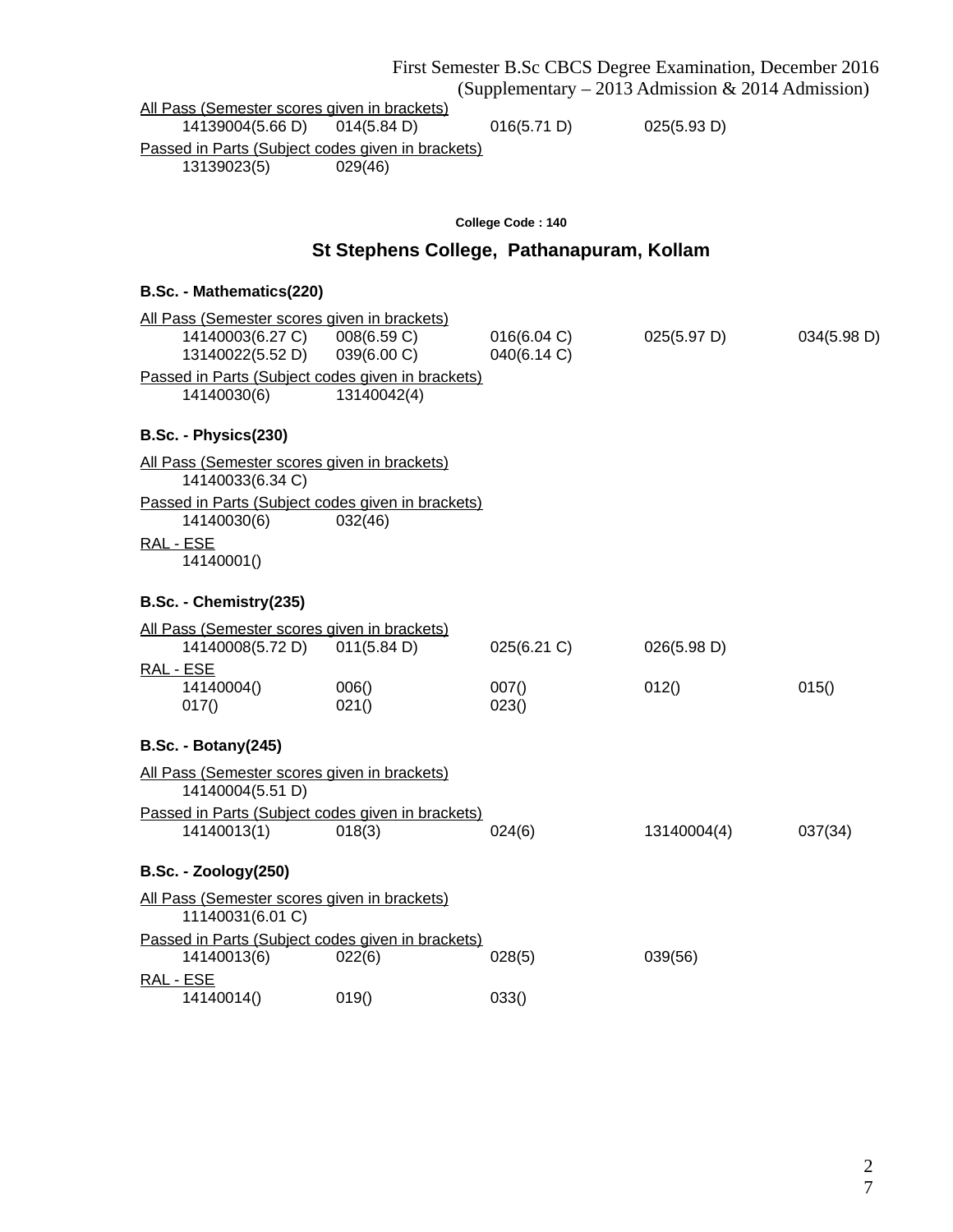# **St Xaveirs College, Thumba, Thiruvananthapuram**

#### **B.Sc. - Mathematics(220)**

|           | All Pass (Semester scores given in brackets) |                                                   |             |                  |             |  |
|-----------|----------------------------------------------|---------------------------------------------------|-------------|------------------|-------------|--|
|           | 14141002(6.24 C) 006(5.91 D)                 |                                                   | 010(5.01 D) | 013(5.85 D)      | 016(6.62 C) |  |
|           | $018(5.87)$ D)                               | 019(5.94 D)                                       | 021(5.13 D) | 13141034(6.52 C) |             |  |
|           |                                              | Passed in Parts (Subject codes given in brackets) |             |                  |             |  |
|           | 14141011(6)                                  |                                                   |             |                  |             |  |
| RAL - ESE |                                              |                                                   |             |                  |             |  |
|           | 14141009()                                   | 022()                                             | 033()       |                  |             |  |
|           | B.Sc. - Physics(230)                         |                                                   |             |                  |             |  |
|           | All Pass (Semester scores given in brackets) |                                                   |             |                  |             |  |
|           | 14141036(6.57 C)                             |                                                   |             |                  |             |  |
|           |                                              | Passed in Parts (Subject codes given in brackets) |             |                  |             |  |
|           | 14141009(5)                                  | 012(2)                                            | 019(5)      | 13141013(6)      |             |  |
|           | <b>Result Withheld</b>                       |                                                   |             |                  |             |  |
|           | 14141030()                                   |                                                   |             |                  |             |  |
|           | B.Sc. - Chemistry(235)                       |                                                   |             |                  |             |  |
|           | All Pass (Semester scores given in brackets) |                                                   |             |                  |             |  |
|           | 13141002(4.91 E) 037(5.89 D)                 |                                                   |             |                  |             |  |
| RAL - ESE |                                              |                                                   |             |                  |             |  |
|           | 14141003()                                   | 009()                                             | 014()       | 016()            | 023()       |  |
|           | 025()                                        | 033()                                             | 13141005()  | 016()            | 027()       |  |
|           | 034()                                        |                                                   |             |                  |             |  |

**College Code : 142**

# **T K M College Of Arts and Science, , Kollam**

| B.Sc. - Mathematics(220)                                                               |                                             |             |             |             |
|----------------------------------------------------------------------------------------|---------------------------------------------|-------------|-------------|-------------|
| <u>All Pass (Semester scores given in brackets)</u><br>14142003(6.20 C)<br>047(5.85 D) | 008(5.17 D)<br>13142044(7.19 B) 049(5.43 D) | 013(7.27 B) | 028(6.05 C) | 046(5.34 D) |
| Passed in Parts (Subject codes given in brackets)<br>13142048(6)                       |                                             |             |             |             |
| RAL - ESE<br>14142027()                                                                | 029()                                       | 037()       |             |             |
| B.Sc. - Physics(230)                                                                   |                                             |             |             |             |
| All Pass (Semester scores given in brackets)<br>14142012(5.79 D) 038(5.46 D)           |                                             |             |             |             |
| Passed in Parts (Subject codes given in brackets)<br>13142001(6)                       |                                             |             |             |             |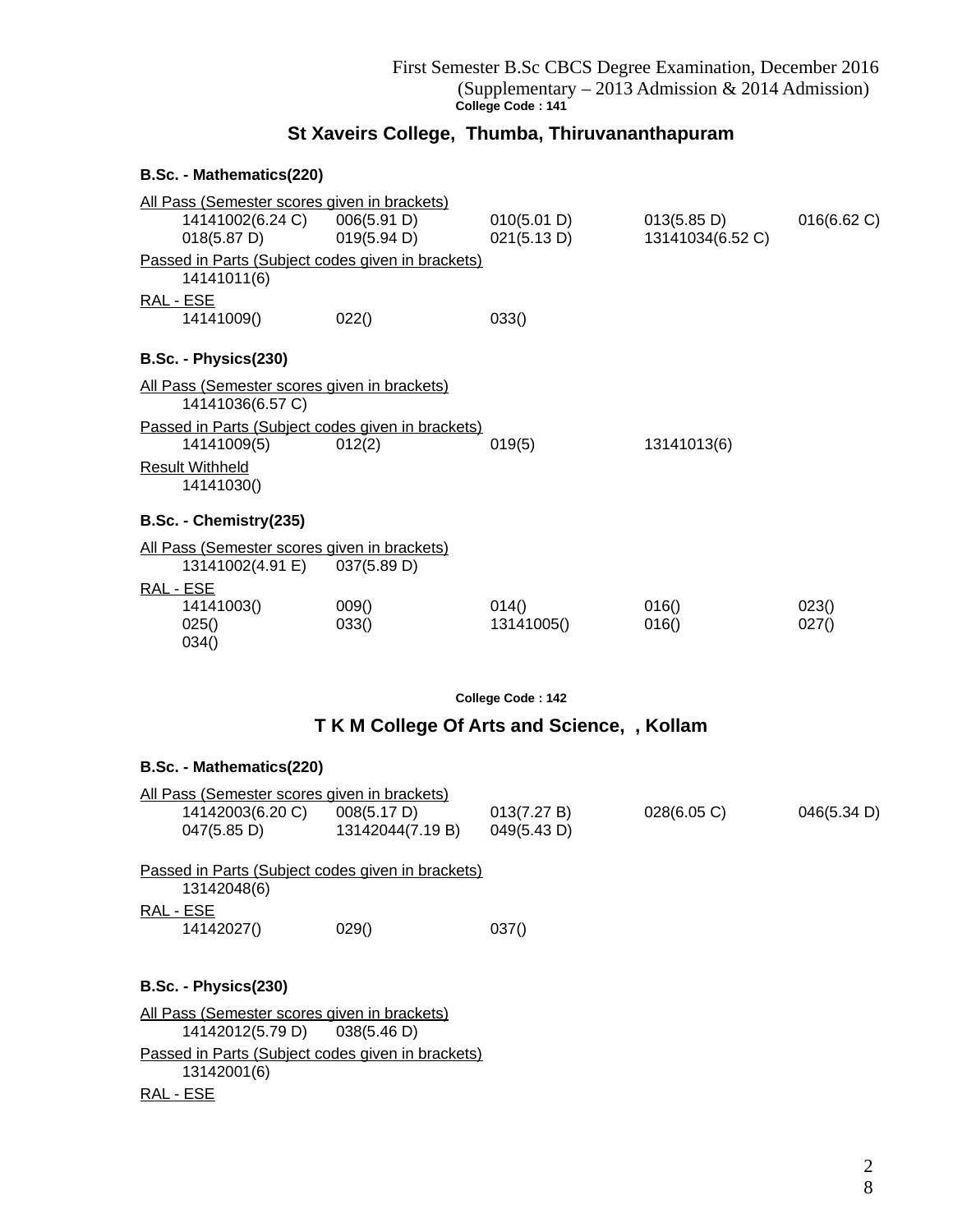|           | 14142010()                                                       | 030()                                                            | $\left($ 3uppiemental $y - 2013$ Admission $\alpha$ 2014 Admission) |                     |                     |  |
|-----------|------------------------------------------------------------------|------------------------------------------------------------------|---------------------------------------------------------------------|---------------------|---------------------|--|
|           | B.Sc. - Chemistry(235)                                           |                                                                  |                                                                     |                     |                     |  |
| RAL - ESE | 14142002()<br>019()<br>028()                                     | 004()<br>022()                                                   | 008()<br>026()                                                      | 009()<br>13142015() | 010()<br>020()      |  |
|           | B.Sc. - Bio - Chemistry(238)                                     |                                                                  |                                                                     |                     |                     |  |
|           | All Pass (Semester scores given in brackets)<br>13142006(4.89 E) | 008(5.83 D)                                                      | 013(6.15 C)                                                         | 024(6.06 C)         |                     |  |
|           | 14142004(5)                                                      | Passed in Parts (Subject codes given in brackets)<br>13142017(6) | 030(6)                                                              |                     |                     |  |
|           | <b>B.Sc. - Botany(245)</b>                                       |                                                                  |                                                                     |                     |                     |  |
| RAL - ESE | 14142006()<br>019()<br>033()                                     | 008()<br>022()                                                   | 010()<br>032()                                                      | 013()<br>034()      | 017()<br>13142028() |  |
|           | <b>B.Sc. - Zoology(250)</b>                                      |                                                                  |                                                                     |                     |                     |  |
|           | All Pass (Semester scores given in brackets)<br>14142001(5.89 D) | 013(5.86 D)                                                      | 13142006(5.24 D)                                                    | 023(6.66 C)         |                     |  |
|           | 14142002(2)<br>021(5)                                            | Passed in Parts (Subject codes given in brackets)<br>006(1)      | 007(256)                                                            | 13142002(56)        | 009(5)              |  |
|           | <b>SUSPECTED MALPRACTICE</b>                                     |                                                                  |                                                                     |                     |                     |  |

14142017()

#### **College Code : 143**

# **T.K. Madhavan Memorial College, Nangiarkulangara, Alappuzha**

# **B.Sc. - Mathematics(220)**

| All Pass (Semester scores given in brackets)                     |                  |             |             |             |  |
|------------------------------------------------------------------|------------------|-------------|-------------|-------------|--|
| 14143007(6.28 C)<br>036(5.90 D)                                  | 13143001(5.64 D) | 017(5.32 D) | 027(5.38 D) | 030(5.70 D) |  |
| Passed in Parts (Subject codes given in brackets)                |                  |             |             |             |  |
| 14143025(6)                                                      | 033(46)          | 13143010(6) |             |             |  |
| B.Sc. - Physics(230)                                             |                  |             |             |             |  |
| All Pass (Semester scores given in brackets)<br>14143030(6.31 C) | 13143006(6.01 C) | 028(5.56 D) | 031(6.04 C) |             |  |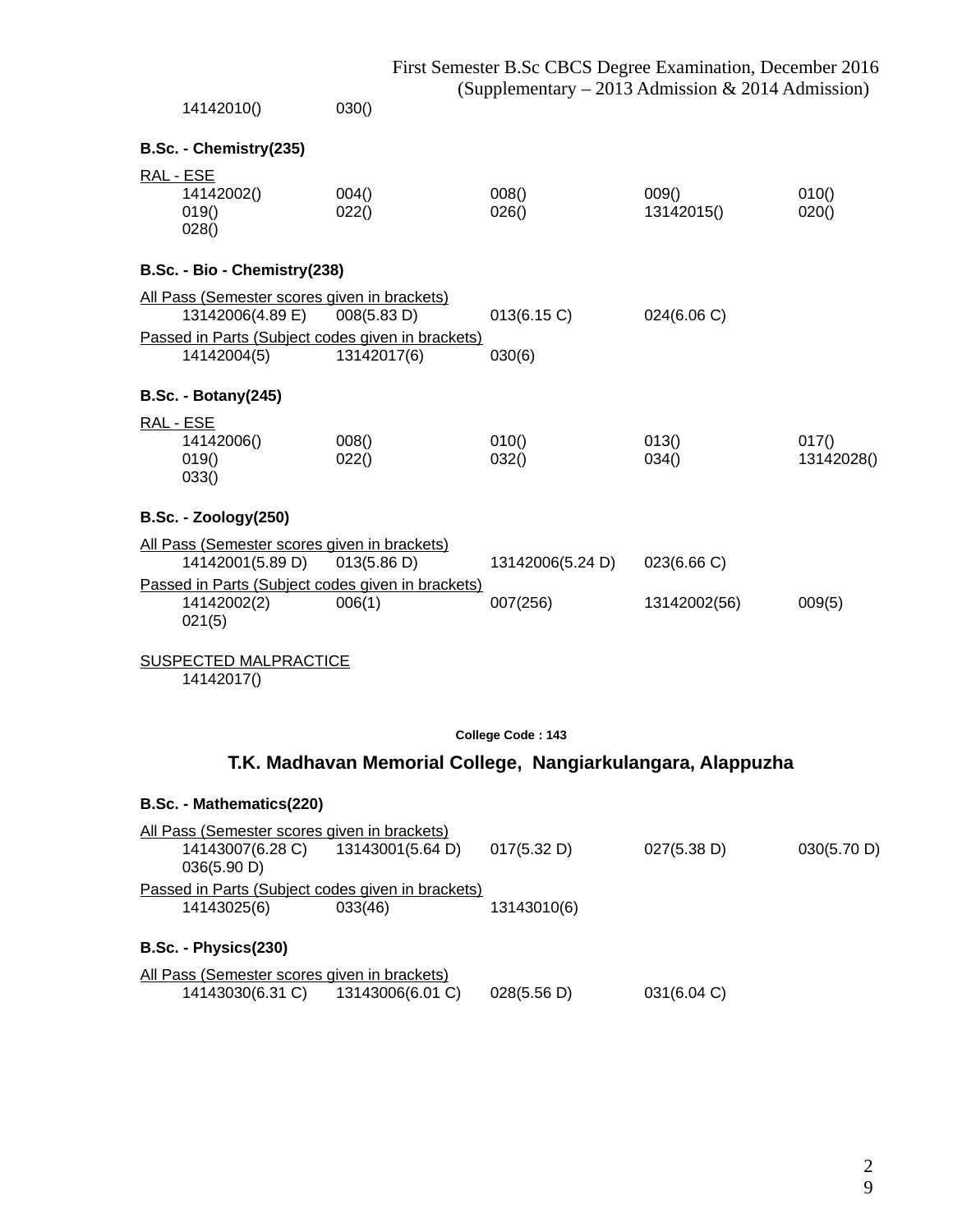# **B.Sc. - Chemistry(235)**

| 039(6.30 C)<br>038(5.77 D)                                                                                                | 13143005(4.73 E)<br>040(5.30 D)                                                                                                                          | 018(6.00 C)      | 027(5.65 D) |
|---------------------------------------------------------------------------------------------------------------------------|----------------------------------------------------------------------------------------------------------------------------------------------------------|------------------|-------------|
|                                                                                                                           |                                                                                                                                                          |                  |             |
| 006()<br>029()                                                                                                            | 008()                                                                                                                                                    | 010()            | 024()       |
|                                                                                                                           |                                                                                                                                                          |                  |             |
|                                                                                                                           |                                                                                                                                                          |                  |             |
| 013(5.23 D)                                                                                                               | 023(6.44 C)                                                                                                                                              | 13143009(5.56 D) | 020(5.56 D) |
|                                                                                                                           |                                                                                                                                                          |                  |             |
|                                                                                                                           |                                                                                                                                                          |                  |             |
| 14143031(5.57 D)<br>028(6.11 C)<br>14143005()<br>$B.Sc. - Zoology(250)$<br>14143008(5.16 D)<br>031(5.75 D)<br>13143022(4) | All Pass (Semester scores given in brackets)<br><u>All Pass (Semester scores given in brackets)</u><br>Passed in Parts (Subject codes given in brackets) |                  |             |

**College Code : 144**

# **University College, , Thiruvananthapuram**

# **B.Sc. - Geography(205)**

| <u>All Pass (Semester scores given in brackets)</u>                          |                                           |                                  |                                  |                                       |
|------------------------------------------------------------------------------|-------------------------------------------|----------------------------------|----------------------------------|---------------------------------------|
| 14144003(5.78 D) 018(5.28 D)                                                 |                                           | 13144015(5.42 D) 020(5.46 D)     |                                  |                                       |
| Passed in Parts (Subject codes given in brackets)<br>14144025(6)             | 13144029(5)                               |                                  |                                  |                                       |
| B.Sc. - Geology(210)                                                         |                                           |                                  |                                  |                                       |
| All Pass (Semester scores given in brackets)<br>14144001(5.41 D) 002(6.36 C) |                                           | 007(6.04 C)                      | 13144005(6.39 C)                 |                                       |
| B.Sc. - Mathematics(220)                                                     |                                           |                                  |                                  |                                       |
| Passed in Parts (Subject codes given in brackets)<br>13144045(5)             |                                           |                                  |                                  |                                       |
| RAL - ESE<br>14144001()<br>027()<br>050()<br>008()<br>031()                  | 002()<br>030()<br>051()<br>014()<br>055() | 004()<br>032()<br>052()<br>027() | 006()<br>043()<br>054()<br>028() | 026()<br>044()<br>13144002()<br>029() |
| B.Sc. - Physics(230)                                                         |                                           |                                  |                                  |                                       |
| All Pass (Semester scores given in brackets)<br>14144026(7.37 B)             | 13144025(6.71 C)                          | 033(6.24 C)                      | 049(5.83 D)                      |                                       |
| Passed in Parts (Subject codes given in brackets)<br>14144001(6)             | 021(6)                                    | 13144030(5)                      | 051(4)                           |                                       |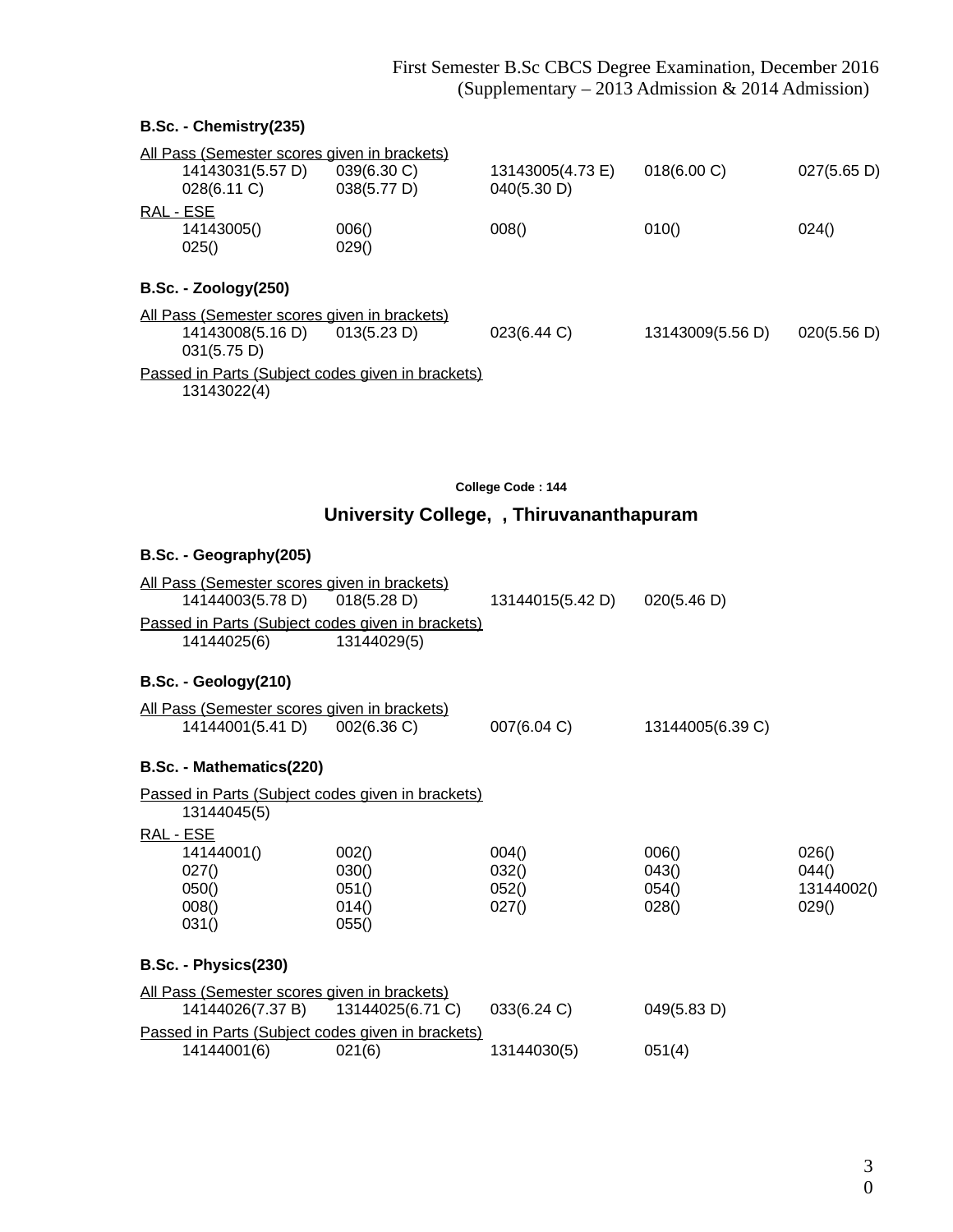#### **B.Sc. - Chemistry(235)**

|           | All Pass (Semester scores given in brackets) |                                                   |            |      |       |
|-----------|----------------------------------------------|---------------------------------------------------|------------|------|-------|
|           | 13144019(6.39 C) 031(5.55 D)                 |                                                   |            |      |       |
|           |                                              | Passed in Parts (Subject codes given in brackets) |            |      |       |
|           | 14144022(6)                                  |                                                   |            |      |       |
| RAL - ESE |                                              |                                                   |            |      |       |
|           | 14144028()                                   | 037()                                             | 038()      | 0430 | 044() |
|           | 048()                                        | 049()                                             | 13144026() |      |       |
|           | <b>B.Sc. - Botany(245)</b>                   |                                                   |            |      |       |
|           | All Pass (Semester scores given in brackets) |                                                   |            |      |       |
|           | 14144020(5.42 D) 042(5.19 D)                 |                                                   |            |      |       |
|           |                                              | Passed in Parts (Subject codes given in brackets) |            |      |       |
|           | 14144023(4)                                  |                                                   |            |      |       |
| RAL - ESE |                                              |                                                   |            |      |       |
|           | 14144034()                                   | 038()                                             | 040()      |      |       |
|           | <b>B.Sc. - Zoology(250)</b>                  |                                                   |            |      |       |
|           | All Pass (Semester scores given in brackets) |                                                   |            |      |       |
|           | 14144004(6.36 C) 005(5.72 D)                 |                                                   |            |      |       |
|           |                                              | Passed in Parts (Subject codes given in brackets) |            |      |       |
|           | 14144025(6)                                  |                                                   |            |      |       |
| RAL - ESE |                                              |                                                   |            |      |       |
|           | 14144039()                                   | 13144027()                                        |            |      |       |
|           |                                              |                                                   |            |      |       |

**College Code : 145**

# **V T M N S S College, Dhanuvachapuram, Thiruvananthapuram**

#### **B.Sc. - Mathematics(220)**

| All Pass (Semester scores given in brackets) |             |       |       |       |
|----------------------------------------------|-------------|-------|-------|-------|
| 13145011(6.18 C)                             | 024(5.10 D) |       |       |       |
| RAL - ESE                                    |             |       |       |       |
| 14145002()                                   | 005()       | 006() | 010() | 011() |
| 015()                                        | 033()       | 038() | 041() | 045() |
| 13145002()                                   | 022()       | 023() | 047() |       |

### **B.Sc. - Physics(230)**

Result Announced Later

14145025()

### **B.Sc. - Chemistry(235)**

All Pass (Semester scores given in brackets) 14145019(7.20 B) Passed in Parts (Subject codes given in brackets)<br>14145018(3) 021(3)  $14145018(3)$ 

#### RAL - ESE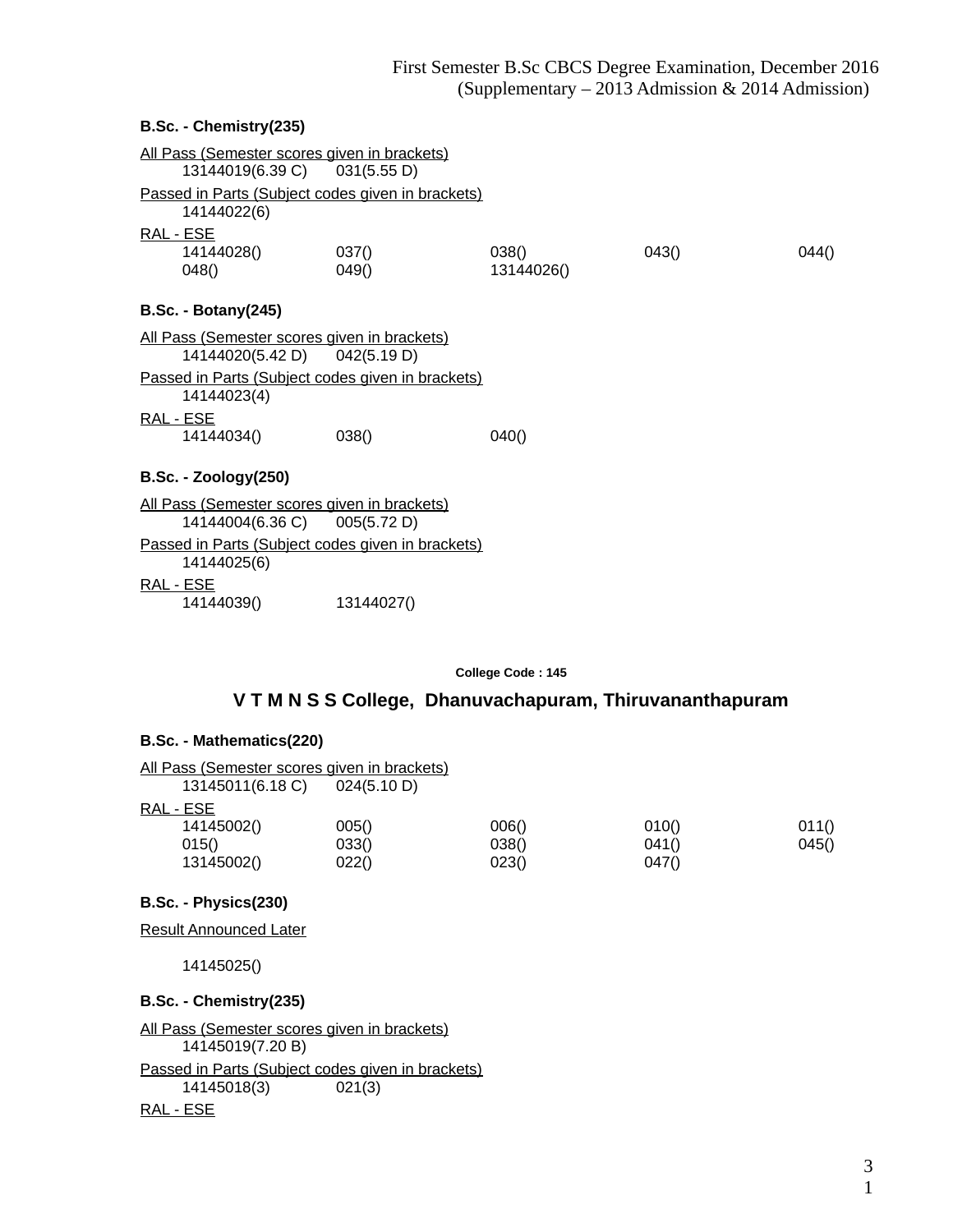|                                                                                      |             |             | First Semester B.Sc CBCS Degree Examination, December 2016<br>(Supplementary – 2013 Admission & 2014 Admission) |        |
|--------------------------------------------------------------------------------------|-------------|-------------|-----------------------------------------------------------------------------------------------------------------|--------|
| 14145009()                                                                           | 012()       | 027()       | 038()                                                                                                           |        |
| $B.Sc. - Botany(245)$                                                                |             |             |                                                                                                                 |        |
| All Pass (Semester scores given in brackets)<br>14145004(6.07 C)                     | 012(5.39 D) | 016(5.67 D) |                                                                                                                 |        |
| $B.Sc. - Zoology(250)$                                                               |             |             |                                                                                                                 |        |
| All Pass (Semester scores given in brackets)<br>14145002(5.46 D)<br>13145018(5.50 D) | 003(5.36 D) | 017(5.94 D) | 026(6.73 C)                                                                                                     |        |
| Passed in Parts (Subject codes given in brackets)<br>14145014(5)                     | 019(5)      | 020(45)     | 13145003(345)                                                                                                   | 034(4) |

## **Govt. College, Ambalapuzha, Alappuzha**

#### **B.Sc. - Mathematics(220)**

| All Pass (Semester scores given in brackets) |             |             |
|----------------------------------------------|-------------|-------------|
| 14146003(6.55 C)                             | 011(7.31 B) | 028(5.44 D) |
| RAL - ESE                                    |             |             |
| 13146006()                                   | 018()       |             |

**College Code : 147**

# **Malayankeezu Madhavakavi Memorial Govt. Arts and Science College, Malayankeezu, Thiruvananthapuram**

#### **B.Sc. - Mathematics(220)**

All Pass (Semester scores given in brackets) 14147006(5.84 D)

**College Code : 148**

**Govt. Arts & Science College, Kulathoor, Neyyattinkara, Thiruvananthapuram**

#### **B.Sc. - Geography(205)**

Passed in Parts (Subject codes given in brackets) 14148019(36)

#### **B.Sc. - Bio - Chemistry(238)**

All Pass (Semester scores given in brackets) 14148018(6.02 C) Passed in Parts (Subject codes given in brackets)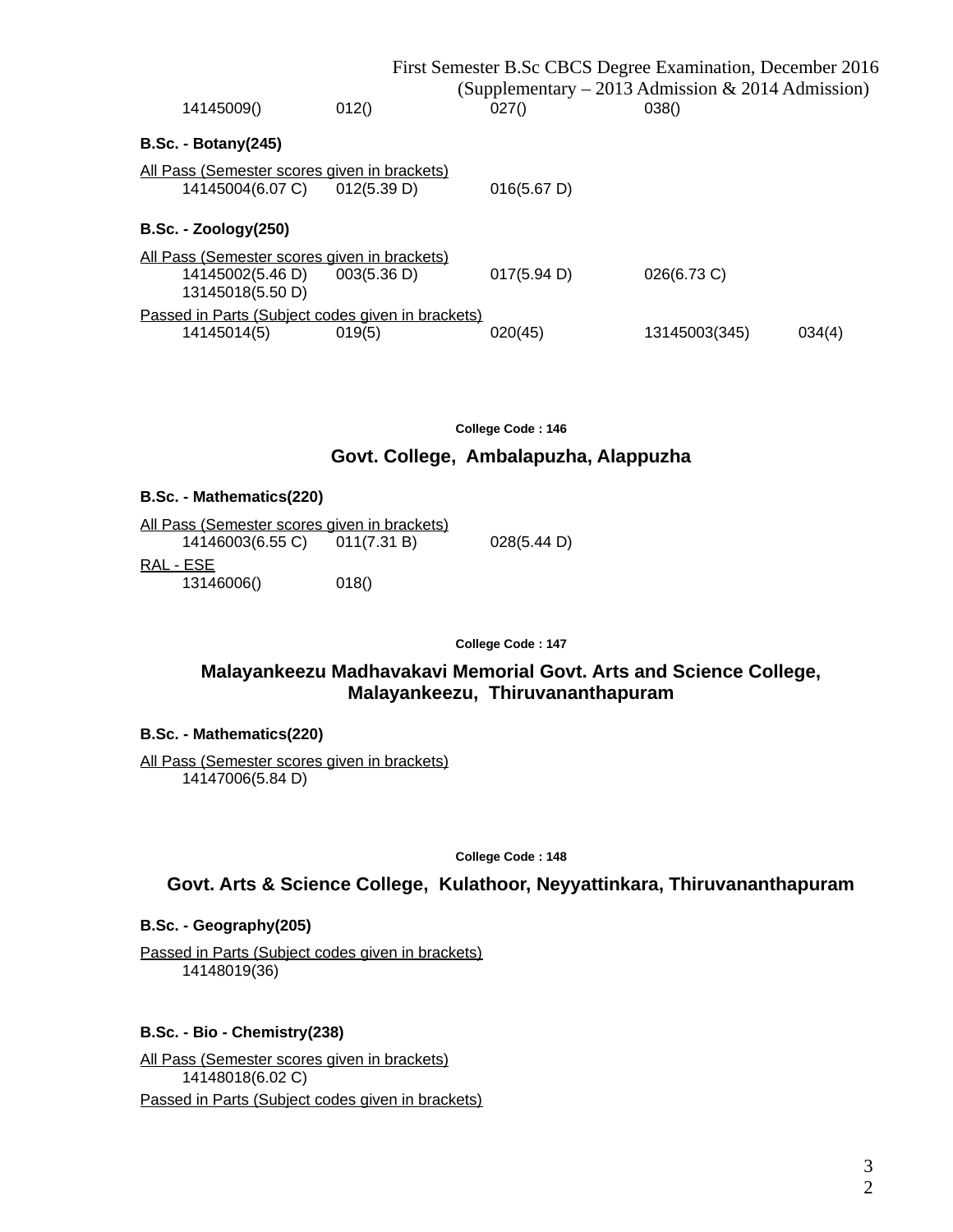14148013(56) 017(5)

#### **College Code : 150**

# **Mother Theresa College, Nellikad, Kattakada, Thiruvananthapuram**

#### **B.Sc. - Chemistry(235)**

| <u>All Pass (Semester scores given in brackets)</u> |       |       |
|-----------------------------------------------------|-------|-------|
| 14150020(6.21 C)                                    |       |       |
| RAL - ESE                                           |       |       |
| 14150022()                                          | 024() | 025() |

**College Code : 804**

# **Emmanuel College, Vazhichal, Thiruvananthapuram**

#### **B.Sc. - Geography(205)**

|                                                                  | All Pass (Semester scores given in brackets)                                    |                                                              |                |                |                     |  |
|------------------------------------------------------------------|---------------------------------------------------------------------------------|--------------------------------------------------------------|----------------|----------------|---------------------|--|
|                                                                  | 14804005(5.48 D)                                                                | 013(5.62 D)                                                  | 029(5.56 D)    |                |                     |  |
|                                                                  | 14804014(2)                                                                     | Passed in Parts (Subject codes given in brackets)<br>016(35) | 018(3)         | 025(6)         | 026(56)             |  |
|                                                                  | <b>Result Withheld</b><br>13804012()                                            | 028()                                                        |                |                |                     |  |
|                                                                  | B.Sc. - Bio - Chemistry (238)                                                   |                                                              |                |                |                     |  |
|                                                                  | All Pass (Semester scores given in brackets)<br>13804002(5.17 D)<br>028(6.19 C) | 011(5.58 D)                                                  | 013(6.55 C)    | 022(6.14 C)    | 023(5.89 D)         |  |
| Passed in Parts (Subject codes given in brackets)<br>14804035(5) |                                                                                 |                                                              |                |                |                     |  |
| RAL - ESE                                                        | 14804002()<br>030()<br>031()                                                    | 009()<br>031()                                               | 016()<br>033() | 023()<br>036() | 025()<br>13804030() |  |

**College Code : 806**

**Marthoma College of Science and Technology, Ayur,**

#### **B.Sc. - Polymer Chemistry(239)**

All Pass (Semester scores given in brackets) 14806001(5.53 D) 019(5.53 D)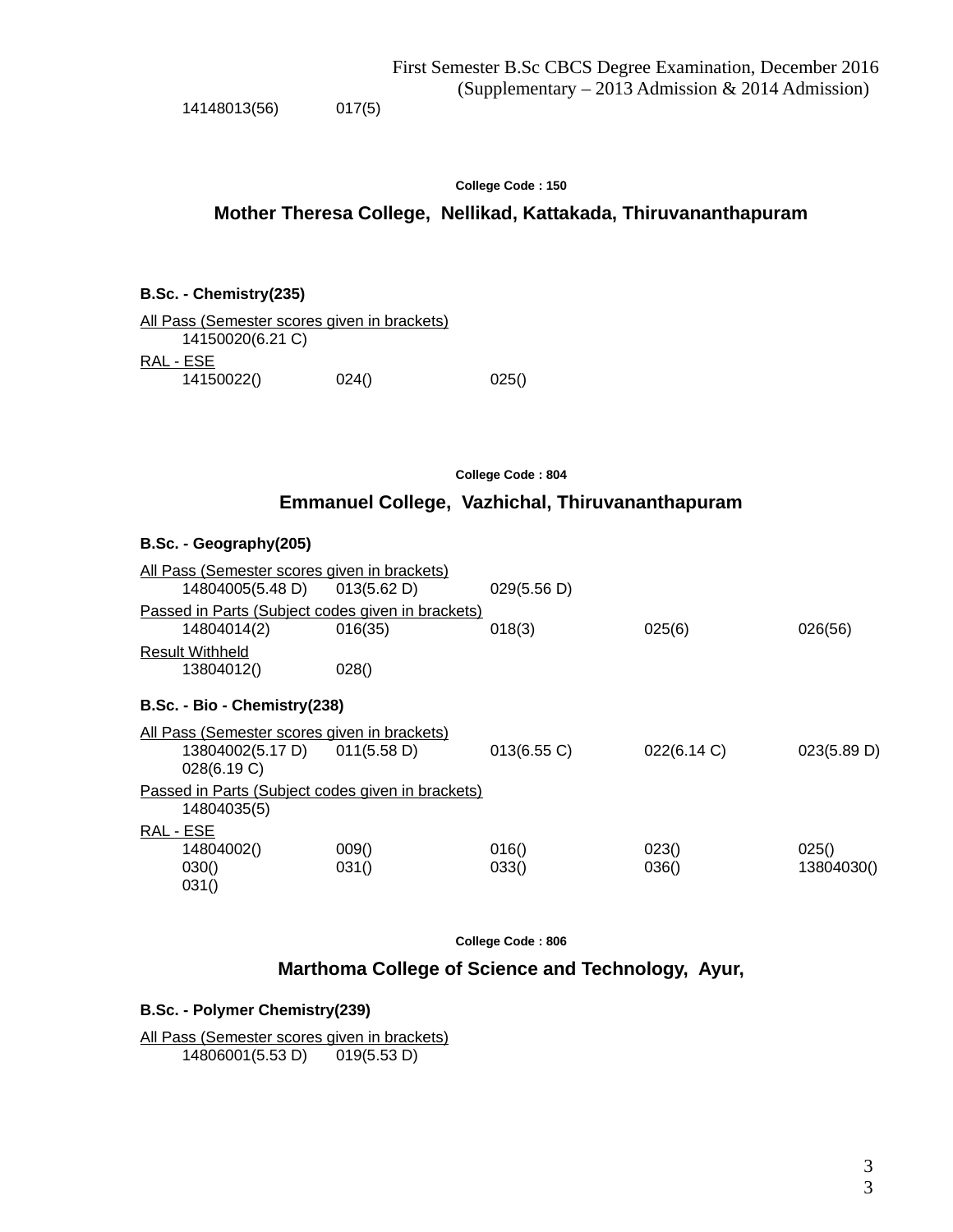|                                                                  |                | First Semester B.Sc CBCS Degree Examination, December 2016 |                                                   |       |  |
|------------------------------------------------------------------|----------------|------------------------------------------------------------|---------------------------------------------------|-------|--|
|                                                                  |                |                                                            | (Supplementary – 2013 Admission & 2014 Admission) |       |  |
| Passed in Parts (Subject codes given in brackets)<br>14806003(3) |                |                                                            |                                                   |       |  |
| RAL - ESE<br>14806002()<br>014()                                 | 006()<br>017() | 007()<br>020()                                             | 008()                                             | 012() |  |
| College Code: 809                                                |                |                                                            |                                                   |       |  |

## **Sree Vidyadhiraja Arts and Science College, Karunagappally, Kollam**

|           | B.Sc. - Mathematics(220)                                                               |                                                             |             |                  |             |
|-----------|----------------------------------------------------------------------------------------|-------------------------------------------------------------|-------------|------------------|-------------|
|           | <u>All Pass (Semester scores given in brackets)</u><br>14809007(5.64 D)<br>042(5.83 D) | 020(5.75 D)                                                 | 026(6.39 C) | 13809030(5.44 D) | 035(5.16 D) |
|           | 14809021(3)                                                                            | Passed in Parts (Subject codes given in brackets)<br>046(3) |             |                  |             |
| RAL - ESE | 13809005()<br>028()                                                                    | 012()<br>040()                                              | 016()       | 022()            | 023()       |
|           | B.Sc. - Physics(230)                                                                   |                                                             |             |                  |             |
|           | 14809017(6)                                                                            | Passed in Parts (Subject codes given in brackets)           |             |                  |             |
| RAL - ESE | 14809018()                                                                             | 026()                                                       | 036()       | 13809001()       |             |

**College Code : 822**

# **Sree Narayana Guru Memorial Arts & Science College, Thuravoor, Cherthala**

| <b>B.Sc. - Mathematics(220)</b>                      |       |       |       |       |
|------------------------------------------------------|-------|-------|-------|-------|
| <b>Result Announced Later</b><br>16822001()<br>006() | 002() | 003() | 004() | 005() |

**College Code : 888**

# **Sree Narayana Guru College of Advanced Studies, Chempazhanthy, Thiruvananathapuram**

**B.Sc. - Geography(205)**

RAL - ESE

14888001()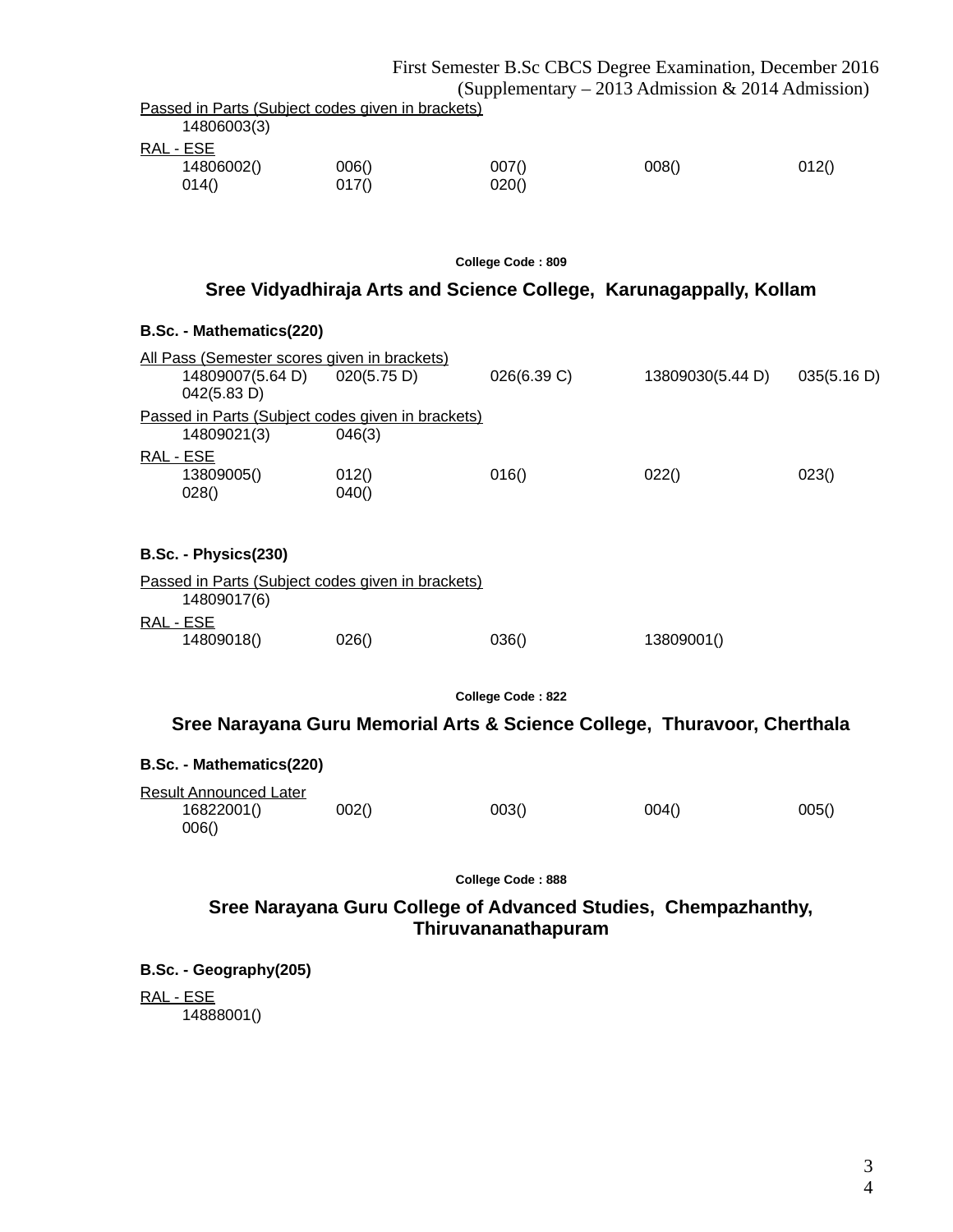**B.Sc. - Physics(230)**

All Pass (Semester scores given in brackets)<br>14888008(6.13 C) 009(6.16 C) 14888008(6.13 C)

# **College Code : 889 Sree Narayana Guru College of Advanced Studies, Cherthala, Alapuzha**

#### **B.Sc. - Mathematics(220)**

| Passed in Parts (Subject codes given in brackets)<br>14889005(5) |             |             |            |       |
|------------------------------------------------------------------|-------------|-------------|------------|-------|
| Result Announced Later<br>16889001()<br>004()                    | 002()       | 003()       | 15889002() | 003() |
| B.Sc. - Physics(230)                                             |             |             |            |       |
| All Pass (Semester scores given in brackets)<br>14889003(5.45 D) | 005(5.70 D) | 007(5.56 D) |            |       |
| B.Sc. - Chemistry(235)                                           |             |             |            |       |
| <u>RAL - ESE</u><br>14889001()<br>006()                          | 002()       | 003()       | 004()      | 005() |

Sd/-

# **Controller of Examinations**

**University Buildings, Thiruvananthapuram, Dated: 11-01-2018**